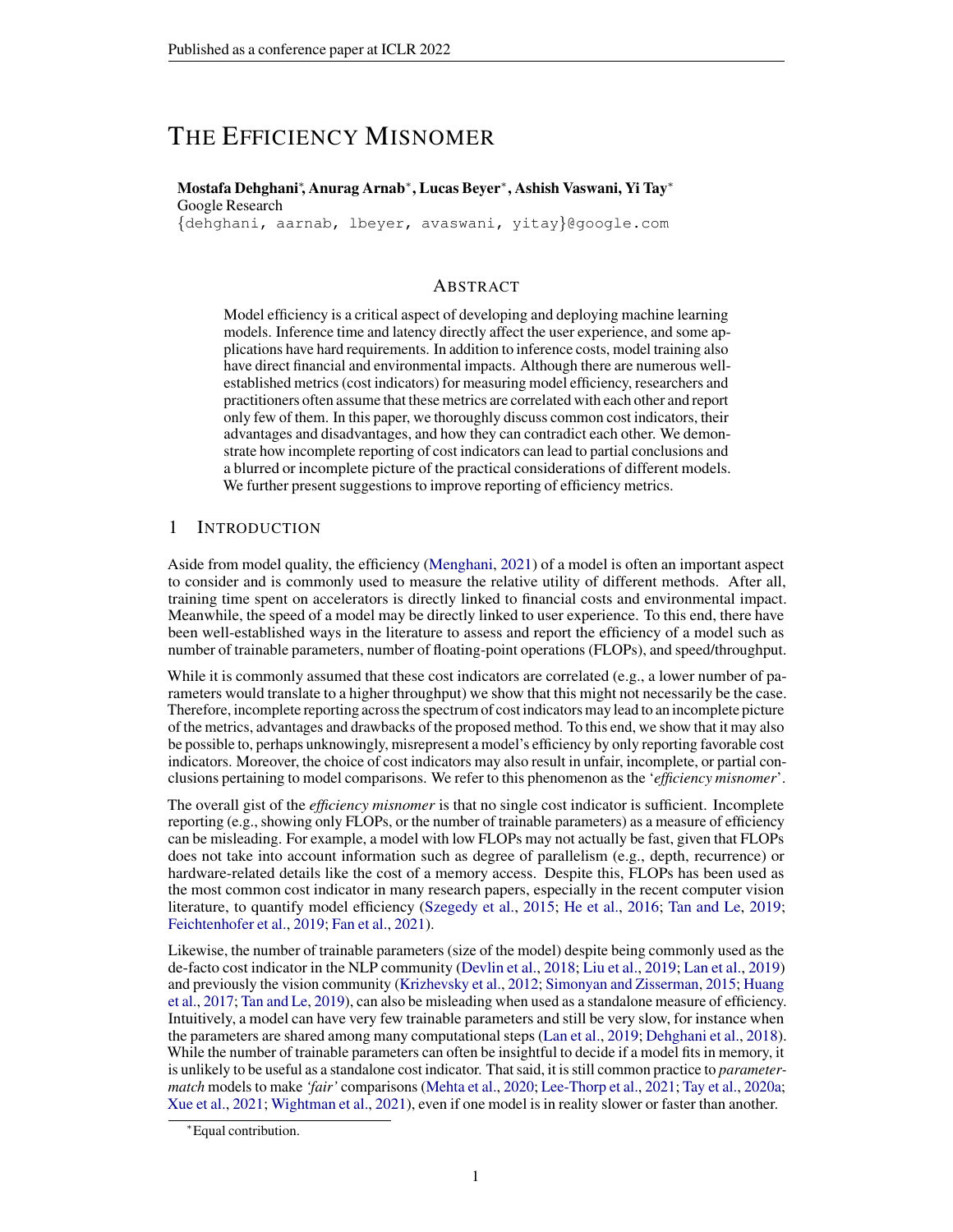<span id="page-1-0"></span>

Figure 1: Comparison of standard Transformers, Universal Transformers and Switch Transformers in terms of three common cost metrics: number of parameters, FLOPs, and throughput. Relative ranking between models is reversed between the two cost indicators. Experiments and the computation of cost metrics were done with Mesh Tensorflow [\(Shazeer et al.,](#page-12-2) [2018\)](#page-12-2), using 64 TPU-V3.

Meanwhile, using throughput/speed as the primary indicator of efficiency can also be problematic - since this tightly couples implementation details, hardware optimizations, and infrastructure details (e.g., input pipeline latency) into the picture. Hence, this might not present an apples-to-apples comparison of certain methods or worse, across different infrastructures or hardware.

Given that the landscape of research on model architectures is diverse, the relationship between cost indicators may strongly deviate from the norm, and learning how to fairly compare models within the context of efficiency-based cost indicators is crucial. For instance, there seems to be a rising trend towards sparse models [\(Fedus et al.,](#page-9-4) [2021;](#page-9-4) [Riquelme et al.,](#page-12-3) [2021\)](#page-12-3) which usually have an incredibly large number of trainable parameters but maintain the FLOPs and speed of dense models. On the contrary, there are models that are considered lightweight due to their small number of trainable parameters [\(Lan et al.,](#page-11-2) [2019;](#page-11-2) [Dehghani et al.,](#page-9-3) [2018\)](#page-9-3) but, in actual practice, consume similar amounts of compute. Figure [1](#page-1-0) shows an example of how the scaling behavior of a model with respect to parameter count can look favorable, while taking the FLOPs or throughput as the cost indicator, different model scales much better. This example shows how looking at one metric can be deceptive and cost a lot of time and resources, e.g. by choosing the wrong candidate for scaling up.

Besides the fact that different cost indicators capture different aspects, they can be chosen to reflect either the cost of training or the cost at inference time. Both training and inference costs can be crucial, depending on the context. Also, a single cost indicator can favor a model over another during inference, but not training (or vice versa). For instance, a model that shares parameters in depth is particularly memory-efficient during inference, but during training, the size of activation that need to be kept for the backward pass is just as large as for a similar model with no parameter sharing.

The overarching conundrum here is that first of all, no single cost indicator captures a holistic view that is universally useful to all practitioners or researchers. We show that the trade-offs between cost indicators fall far from the standard assumptions and can be non-trivial to navigate. Moreover, we argue that cost indicators that one cares about strongly depend on the applications and setup in which the models are supposed to be used. For example, for an embedded application, inference speed is paramount, while for deployed recommendation systems, training cost can be extremely important as models are constantly being retrained.

The overall contributions of this paper are as follows: We call out the intrinsic difficulty of measuring model efficiency within the context of deep neural networks. We review the most common cost indicators and present the advantages and disadvantages of each and discuss why they might be insufficient as a standalone metric. While obvious, we show examples of how model efficiency might be misrepresented by incomplete reporting of these cost indicators. We characterize this problem, coin the term *'efficiency misnomer'*, and show that it is more prevalent than imagined.

We present experiments where comparing model efficiency strongly depends on the choice of cost indicator, like scenarios where there is parameter sharing, sparsity, or parallelizable operations in the model. Moreover, we briefly review some of the current common practices in the literature and discuss how existing work report comparisons of different models and analyze the efficiency of algorithms. Along with the discussion and analyses, we provide some concrete suggestions and recommendations that we believe would help researchers and practitioners draw more accurate conclusions about the efficiency of different models.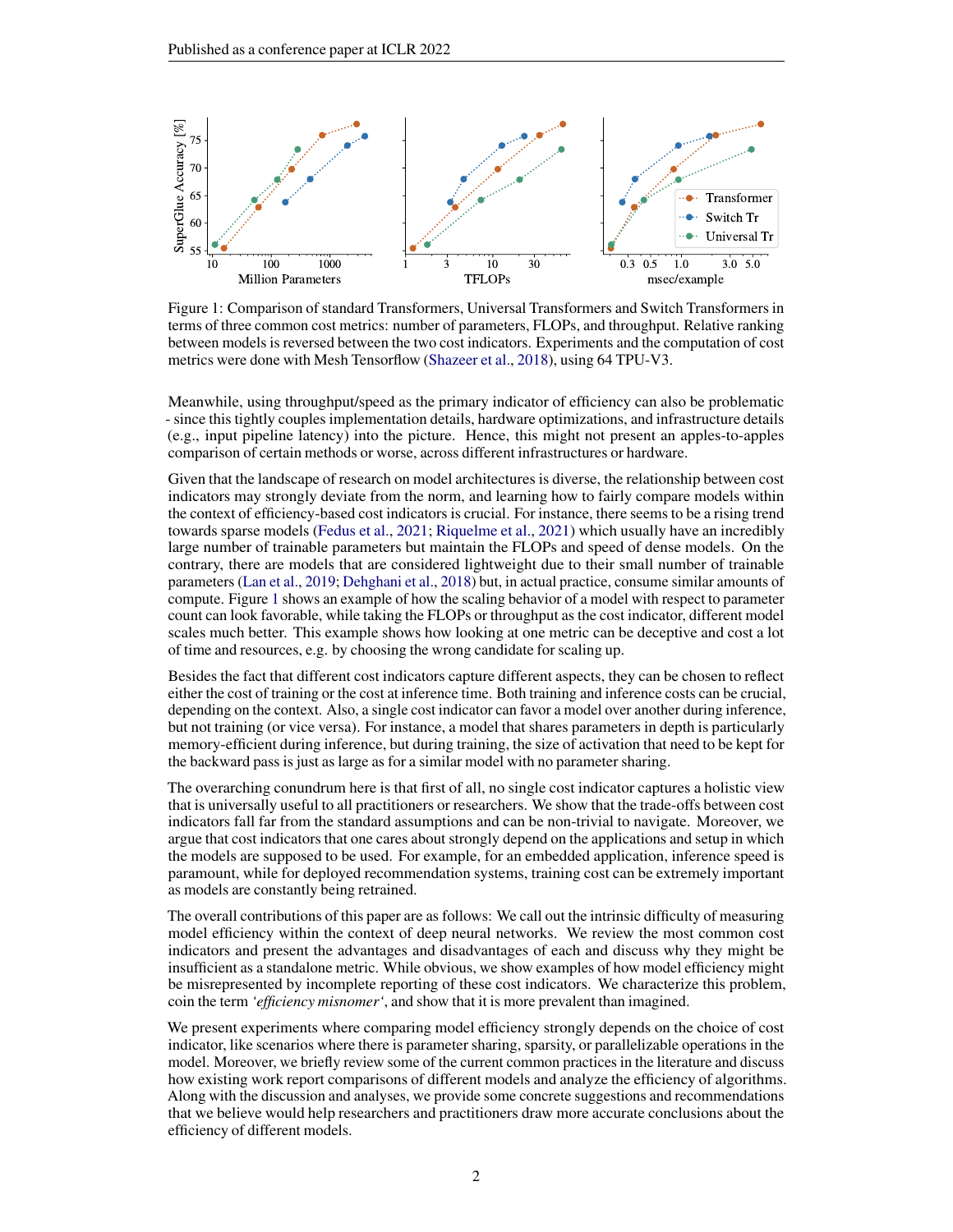# <span id="page-2-1"></span>2 A PRIMER ON COST INDICATORS

One of the main considerations in designing neural network architectures is quality-cost tradeoff [\(Paleyes et al.,](#page-12-4) [2020\)](#page-12-4). In almost all cases, the more computational budget is given to a method, the better the quality of its outcome will be. To account for such a trade-off, several cost indicators are used in the literature of machine learning and its applications to showcase the efficiency of different models. These indicators take different points of view to the computational costs.

FLOPs: A widely used metric as the proxy for the computational cost of a model is the number of floating-point multiplication-and-addition operations [\(Johnson,](#page-10-2) [2018;](#page-10-2) [Kim et al.,](#page-10-3) [2021;](#page-10-3) [Arnab et al.,](#page-9-5) [2021;](#page-9-5) [Tay et al.,](#page-13-4) [2021a](#page-13-4)[;b;](#page-13-5) [Narayanan et al.,](#page-12-5) [2021;](#page-12-5) [Liu et al.,](#page-11-6) [2021\)](#page-11-6). Alternative to FLOPs, the number of multiply-accumulate  $(MAC^1)$  $(MAC^1)$  $(MAC^1)$  as a single unit of operation is also used in the literature [\(Johnson,](#page-10-2) [2018\)](#page-10-2). Reported FLOPs are usually calculated using theoretical values. Note that theoretical FLOPs ignores practical factors, like which parts of the model can be parallelized.

Number of Parameters: Number of trainable parameters is also used as an indirect indicator of computational complexity as well as memory usage (during inference) [\(Kim et al.,](#page-10-3) [2021;](#page-10-3) [Arnab et al.,](#page-9-5) [2021;](#page-9-5) [Tan and Le,](#page-13-0) [2019;](#page-13-0) [Liu et al.,](#page-11-6) [2021;](#page-11-6) [Guo et al.,](#page-9-6) [2020;](#page-9-6) [Mahabadi et al.,](#page-11-7) [2021a;](#page-11-7)[b;](#page-11-8) [Houlsby et al.,](#page-10-4) [2019\)](#page-10-4). Many research works that study the scaling law [\(Kaplan et al.,](#page-10-5) [2020;](#page-10-5) [Hernandez et al.,](#page-10-6) [2021;](#page-10-6) [Tay et al.,](#page-13-5) [2021b\)](#page-13-5), especially in the NLP domain, use the number of parameters as the primary cost indicator [\(Devlin et al.,](#page-9-2) [2018;](#page-9-2) [Raffel et al.,](#page-12-6) [2019;](#page-12-6) [Liu et al.,](#page-11-1) [2019;](#page-11-1) [Xue et al.,](#page-13-2) [2021\)](#page-13-2).

Speed: Speed is one the most informative indicator for comparing the efficiency of different models [\(So et al.,](#page-12-7) [2021;](#page-10-3) [Dosovitskiy et al.,](#page-9-7) [2020;](#page-9-7) [Arnab et al.,](#page-9-5) 2021; [Tay et al.,](#page-13-5) [2021b;](#page-13-5) [Kim et al.,](#page-10-3) 2021; [He et al.,](#page-10-7) [2021a;](#page-10-7) [Narayanan et al.,](#page-12-5) [2021;](#page-12-5) [Lagunas et al.,](#page-11-9) [2021;](#page-11-9) [Liu et al.,](#page-11-6) [2021;](#page-11-6) [Tay et al.,](#page-13-6) [2020c;](#page-13-6)[b\)](#page-13-7). In some setups, when measuring speed, the cost of "pipeline" is also taken into account which better reflects the efficiency in a real-world scenario. Note that speed strongly depends on hardware and implementation, so keeping the hardware fixed or normalizing based on the amount of resources used is the key for a fair comparison. Speed is often reported in various forms:

- *Throughput* refers to the number of examples (or tokens) that are processed within a specific period of time, e.g., "examples (or tokens) per second".
- *Latency* usually refers to the inference time (forward pass) of the model given an example or batch of examples, and is usually presented as "seconds per forward pass". The main point about latency is that compared to throughput, it ignores parallelism introduced by batching examples. As an example, when processing a batch of 100 examples in 1 second, throughput is 100 examples per second, while latency is 1 second. Thus, latency is an important factor for real-time systems that require user input.
- *Wall-clock time/runtime* measures the time spent to process a fixed set of examples by the model. This is often used to measure the training cost, e.g., total training time up to convergence.
- *Pipeline bubble* is the time that computing devices are idle at the start and end of every batch [\(Narayanan et al.,](#page-12-5) [2021\)](#page-12-5), which indirectly measures the speed of the non-pipeline parts of the process.
- *Memory Access Cost (MAC)* corresponds to the number of memory accesses. It typically makes up a large portion of runtime and is the actual bottleneck when running on modern platforms with strong computational power such as GPUs and TPUs [\(Ma et al.,](#page-11-10) [2018\)](#page-11-10).

The cost indicators we discussed above present different perspectives on efficiency. However, some of these cost indicators may depend on factors that are not inherent to the design of the model, but on the hardware, the model runs on (e.g., CPU, GPU, or TPU), the framework that the model is implemented in (e.g., JAX, PyTorch, or TensorFlow), or even programming skill. These confounding factors add up to the difficulty of comparisons. For instance, theoretical FLOPs provides a hardware-independent comparison, however, it does not necessarily translate to the speed of a model as it does not capture the sequential dependencies of operations and memory accesses in the model. On the other hand, throughput and peak memory usage, which could better reflect the model's efficiency in a real-world scenario, strongly depend on the hardware and the implementation. Software support can also be a limiting factor in achieving the best possible hardware performance for a model. In [\(Barham and Isard,](#page-9-8) [2019\)](#page-9-8), the authors make an excellent case for improving the programmability of software stack for modern accelerators to enable a wider class of models.

<span id="page-2-0"></span><sup>&</sup>lt;sup>1</sup>MAC may also refer to the memory access cost [\(Ma et al.,](#page-11-10) [2018\)](#page-11-10)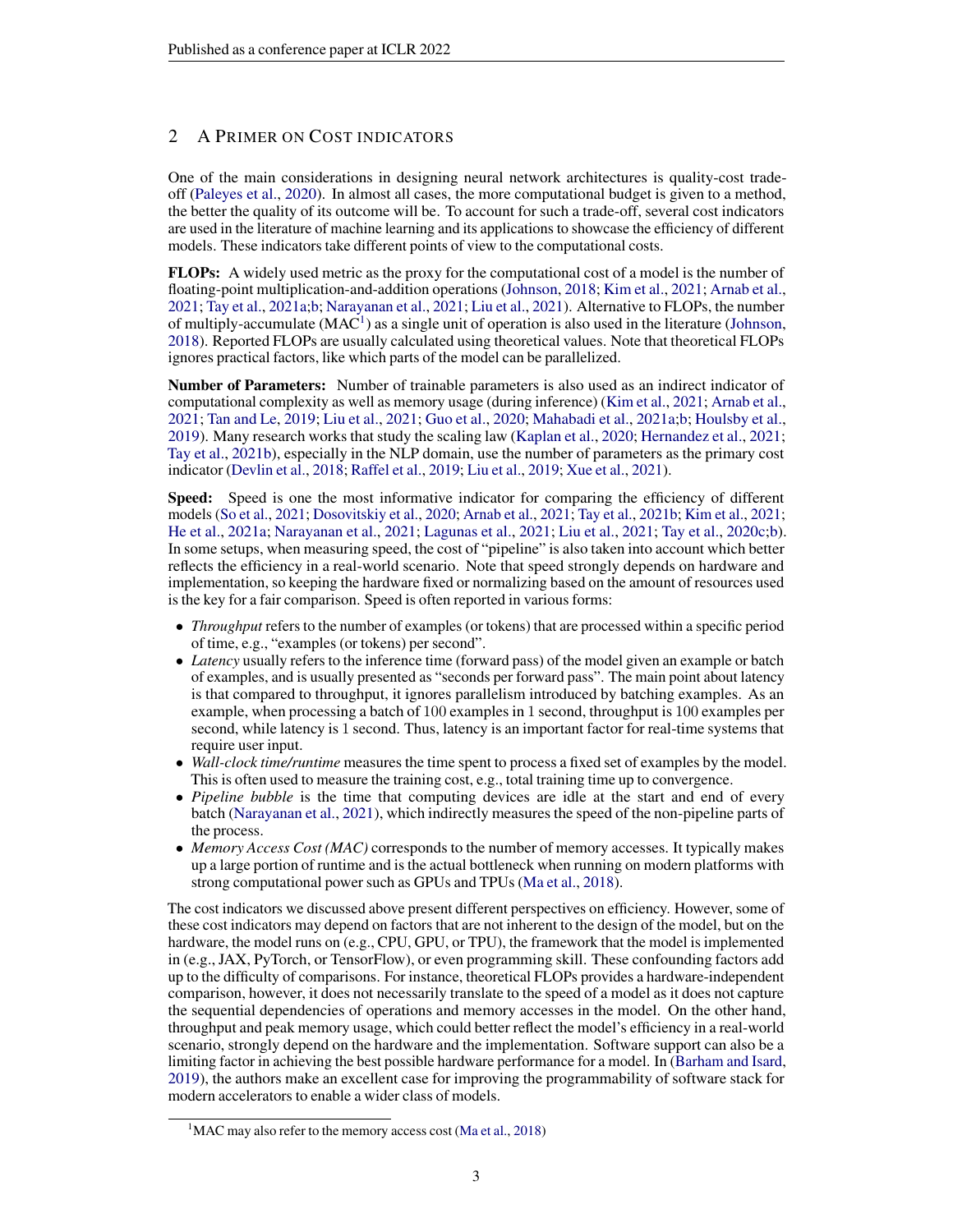In the rest of the paper, we mainly focus on the number of parameters, FLOPs and speed since they capture most common use cases and are most commonly encountered in the literature. Appendix [B](#page-15-0) presents other cost indicators that could be important depending on the use case.

#### 2.1 TRAINING OR INFERENCE COST?

When talking about costs, we can disentangle the cost of training and the cost of inference. Based on the estimate from NVIDIA [\(Leopold,](#page-11-11) [2019\)](#page-11-11) and Amazon [\(Barr,](#page-9-9) [2019\)](#page-9-9) as major cloud service providers, 80–90% of the ML workload is inference processing. Thus, more often, the cost of a model during inference is taken as the real cost with the argument that the amortized per-usage cost of training can be really small compared to the inference cost when a model is deployed to be used by many users. However, with the trend of improving the performance of models by scaling up their computational budget and/or training data, as well as the fast progress and frequency of the emergence of new models, the training cost can be seen as a relevant concern. Moreover, in some cases, we have to frequently retrain models due to, for instance, privacy requirements, or where new data is being continuously generated like in many recommender systems. The importance of inference efficiency is already clear and here, we will discuss more the importance of training efficiency as well as potential issues with reporting training costs.

The are several arguments in favor of the importance of reporting training costs and the need for models that train efficiently. For instance, from a research and development point of view, when a class of models is efficient during training, it is more likely to see improvements in their performance, due to ease of iterating on ideas around them. Moreover, when a model shows merit in terms of performance, usually some posthoc modifications can be applied to improve its inference efficiency.

Besides, the memory requirements of different models can be wildly different during training, although their inference memory consumption is comparable. For instance, different optimizers use different amounts of memory on the device, for instance, SGD-Momentum [\(Qian,](#page-12-8) [1999\)](#page-12-8) vs SAM [\(Foret et al.,](#page-9-10) [2020\)](#page-9-10). If the success of a model is strongly tied to using an optimizer with a high memory cost, it can become a bottleneck during training when we plan to scale that model up compared to the model that uses a more memory-efficient optimizer.

Another example is a model that has a high degree of parameter sharing, which could be extremely efficient in terms of inference memory usage, but during training, the size of activation we need to keep for the backward pass is as big as a similar model with no parameter sharing. Activation and their statistics form a big portion of memory usage compared to parameter size, decreasing the "number of parameters" by parameter sharing may not lead to any significant decrease in the memory usage during training [\(Dehghani et al.,](#page-9-3) [2018\)](#page-9-3).

Gaming with training time Whilst "training time" can be a great cost indicator, it is also prone to Goodhart's Law: When used as the main metric, it can and will be gamed and lose its meaning. First of all, it is difficult to compare *architectures* with respect to training time, since training time includes the whole "recipe" and different ingredients may be better fits for different architectures. For instance, MobileNet and EfficientNets almost exclusively work well with the RMSProp optimizer [\(Pham,](#page-12-9) [2021\)](#page-12-9).

Second, because the full training recipe is inevitably involved, the only meaningful claim to be made is achieving higher accuracy with smaller total training cost; a good example of this is Table 1 in [Wightman et al.](#page-13-3) [\(2021\)](#page-13-3). The training cost may be in terms of any of the indicators described above. However, counting training cost in terms of steps can be problematic as step count in itself is not a meaningful metric, and can be stretched arbitrarily with optimizers introducing multi-step lookahead schemes [\(Zhang et al.,](#page-14-0) [2019\)](#page-14-0).

<span id="page-3-0"></span>

Figure 2: The learning progress of a ResNet-101  $\times$  3 on JFT-300M with short and long schedules, obtained from [\(Kolesnikov et al.,](#page-10-8) [2020\)](#page-10-8). Decaying the learning rate too early leads to higher performance in lower steps, but the final performance is significantly worse.

Conversely, it may be tempting to claim that a method A performs *almost as well* as another method B with *dramatically reduced training cost*. Such a claim is not valid, as method A may not have been optimized for training cost, and may well just be re-tuned with that in mind and outperform method B. For example, training hyper-parameters such as learning rate and weight decay, can be tuned such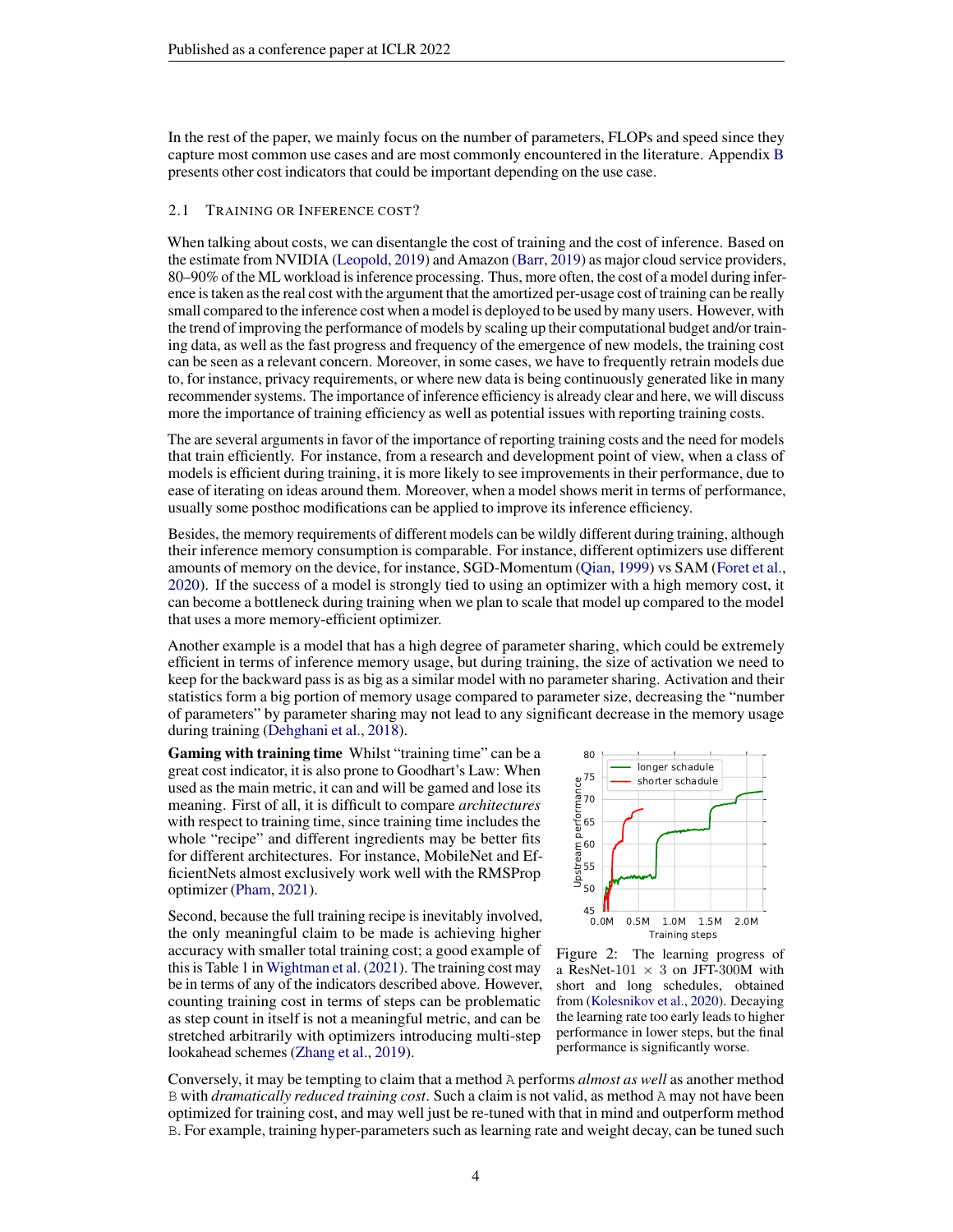that they achieve good quality quickly, but then plateau to lower points than in "slower" settings that eventually reach higher quality. This is illustrated by Figure [2,](#page-3-0) obtained from [Kolesnikov et al.](#page-10-8) [\(2020\)](#page-10-8), where the "long" training schedule (which is not optimized for training cost) for ResNet-101x3 achieves the best performance, but the "short" schedule converges significantly faster to a lower final accuracy. Another example, in the context of reinforcement learning, is the Rainbow baseline of [Kaiser](#page-10-9) [et al.](#page-10-9) [\(2019\)](#page-10-9) which was subsequently re-tuned in [van Hasselt et al.](#page-13-8) [\(2019\)](#page-13-8), and shown to benefit from significantly longer training schedules too.

Some works, like the MLPerf benchmark [\(Mattson et al.,](#page-11-12) [2019\)](#page-11-12), aim at decreasing the training cost required to reach a fixed quality X with a fixed model M. While this is a good way of fixing the many moving pieces of training a deep learning model, it should be noted that due to Goodhart's law, results do not mean more than "reaching quality X with model M". Specifically, if a method A reaches quality  $X$  twice as fast as a method  $B$  while both using model M, this can neither be used to imply anything about their comparison when using model N, nor to imply anything on their comparison with the target quality  $X+\epsilon$ : it could well be that method B gets to  $X+\epsilon$  faster than A, or worse, A may never reach  $X+\epsilon$ . Figure [3](#page-4-0) shows another concrete example, obtained from [\(Kolesnikov et al.,](#page-10-8) [2020\)](#page-10-8) where we see faster initial convergence of a ResNet model when trained with lower weight decay, which may trick the practitioner into selecting a sub-optimal value, while using a higher weight decay leads to a slower convergence, but a better final performance.

<span id="page-4-0"></span>

Figure 3: The learning progress of a ResNet-101  $\times$  3 on JFT-300M with different weight decays, obtained from [\(Kolesnikov et al.,](#page-10-8) [2020\)](#page-10-8). Lower weight decay leads to acceleration of convergence, while eventually results in an under-performing final model.

A final concern is that, methods which seemingly train faster tend to be used more often and hence get optimized more over time, with the danger of getting stuck in a local minimum [\(Hooker,](#page-10-10) [2020;](#page-10-10) [Dehghani et al.,](#page-9-11) [2021b\)](#page-9-11).

#### 2.2 POTENTIAL DISAGREEMENT BETWEEN COST INDICATORS

In this section, we will discuss some of the cases in which there could be disagreement between some of the cost indicators we discussed before.

**Sharing parameters** When we introduce a form of parameter sharing, it is clear that compared to the same model with no parameter sharing, we end up having fewer trainable parameters, while the number of FLOPs or speed stays the same. An example is the comparison of the Universal Transformer (UT) [\(Dehghani et al.,](#page-9-3) [2018\)](#page-9-3) with vanilla Transformer [\(Vaswani et al.,](#page-13-9) [2017\)](#page-13-9) Figure [1.](#page-1-0) UT shares parameters of the model in depth, thus stays close to the frontiers of quality-number of parameters. However, when looking at the FLOPs, to maintain a similar capacity in terms of parameter count, UT requires more computation, which makes it not so efficient from the FLOPs point of view.

Introducing Sparsity Sparsity is becoming one of the main ways of both scaling up and down deep neural networks. One needs to distinguish between at least two broad classes of sparse neural networks: structured and unstructured.

Structured sparse models replace large, dense parts of a model by a collection of much smaller, still dense parts. Examples include variants as simple as replacing dense convolutions by grouped [\(Xie](#page-13-10) [et al.,](#page-13-10) [2017\)](#page-13-10) or separable [\(Howard et al.,](#page-10-11) [2017\)](#page-10-11) ones, or as complicated as replacing large blocks by many smaller "expert" blocks and routing examples through the best suited ones only [\(Fedus et al.,](#page-9-4) [2021;](#page-9-4) [Riquelme et al.,](#page-12-3) [2021\)](#page-12-3). The latter, often called Mixture of Experts (MoE), allows growing the capacity in terms of parameter count, while keeping the computational cost small and constant. Figure [1](#page-1-0) compares the quality-cost of Switch Transformer [\(Fedus et al.,](#page-9-4) [2021\)](#page-9-4), a MoE, to that of vanilla Transformer [\(Vaswani et al.,](#page-13-9) [2017\)](#page-13-9). While Switch falls short in terms of quality vs parameter count, it offers a great trade-off with respect to quality vs FLOPs and speed.

Unstructured sparse models are models where weights of dense operations are made to contain many (almost) zeros [\(Gale et al.,](#page-9-12) [2019;](#page-9-12) [Evci et al.,](#page-9-13) [2020\)](#page-9-13), which do not contribute to the operation's result and thus, in principle, can be skipped. This keeps the overall structure of the original model, while significantly reducing the FLOPs of the most expensive operations.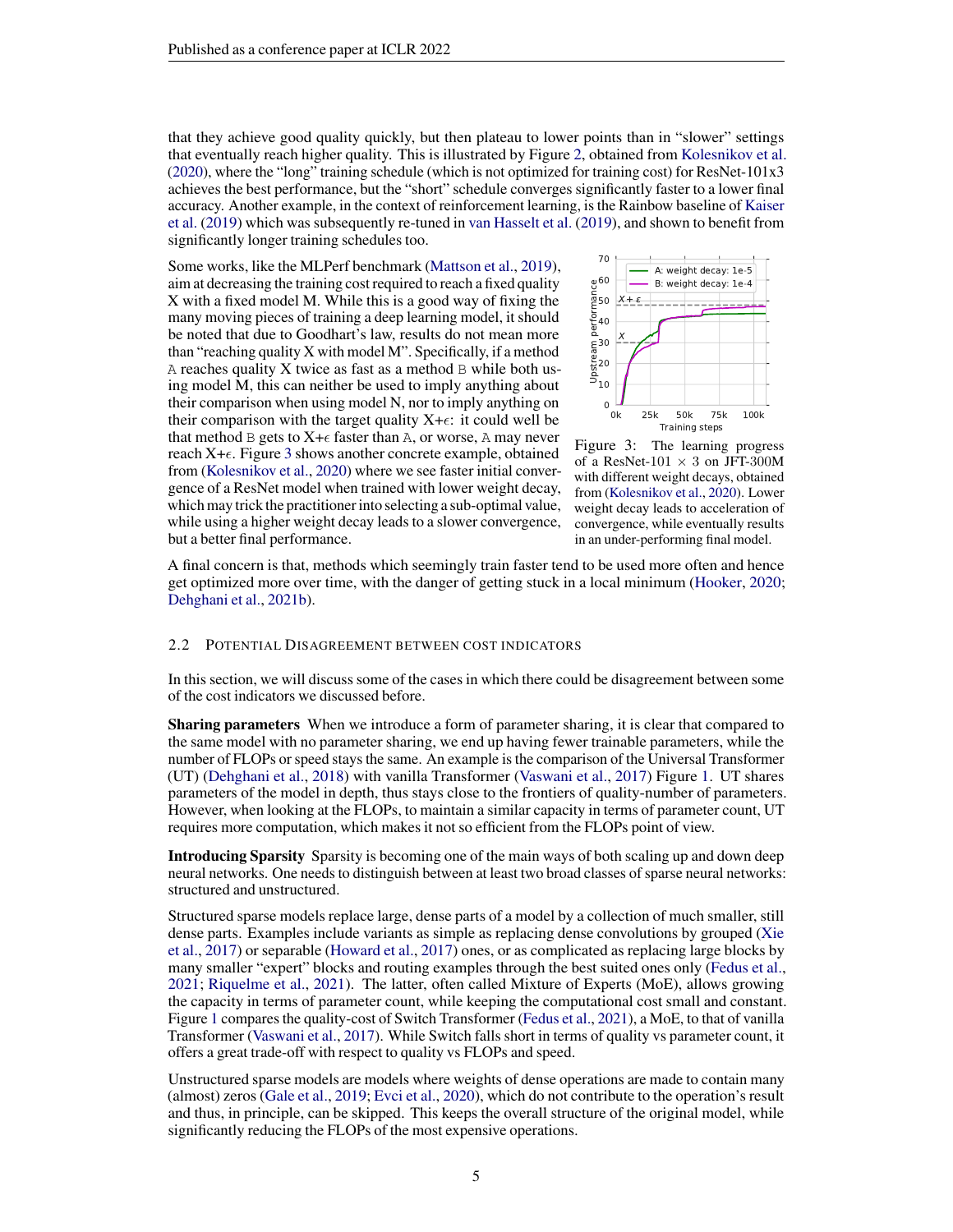<span id="page-5-0"></span>

Figure 4: Comparison of scaling a small ViT in depth (D, number of encoder blocks) vs scaling it in width (W, hidden dimension). Which architecture appears "better", in terms of cost-quality trade-off, changes depending on which indicator is considered. Experiments and the computation of cost metrics were done with Scenic [\(Dehghani et al.,](#page-9-14) [2021a\)](#page-9-14), using 64 TPU-V3.

Both types of sparse models result in large reductions in theoretical FLOPs, often of several orders of magnitude. However, these do not translate to equally large speed-ups. Difficulties for structured sparse models (especially for the MoE type) include the overhead of routing, and the inability to effectively use batched operations, while for unstructured sparsity, it is not possible for the corresponding low-level operations to reach the same efficiency as their dense counterparts on current hardware, where memory access is significantly more expensive than compute [\(Gale et al.,](#page-9-15) [2020\)](#page-9-15).

Degree of parallelism: Scaling Depth (D) vs. Scaling Width (W) When scaling up the model size, different strategies can be used. Although these different strategies may have a similar effect in terms of parameter count, and even quality, they can have different effects on the cost in terms of FLOPs and throughput. The most common knobs for scaling up models are changing depth (number of layers) and width (hidden dimension) of models [\(Tay et al.,](#page-13-5) [2021b\)](#page-13-5). To study such an effect, we ran a set of controlled experiments with Vision Transformers [\(Dosovitskiy et al.,](#page-9-7) [2020\)](#page-9-7), where we scale the width by increasing number of heads (while maintaining the hidden dimensions of heads fixed) as well as that of the FFN, and we also scale up the depth, by only increasing the number of encoder blocks. Note that when changing depth or width of the model (see Table [2](#page-15-1) in [A](#page-15-2)ppendix A for the exact configurations) all other hyper-parameters are kept fixed based on the default values given by the referenced papers. Figure [4](#page-5-0) shows the accuracy of these models with respect to different cost indicators.

In general, we can see that considering FLOPs or number parameters as the cost indicator, increasing width is beneficial for smaller budget regions, while increasing depth gives better quality with lower cost when we scale up to higher budget regions. However, this is not necessarily the case when considering speed (msec/img) as the cost indicator. As an example, comparing D48 (a ViT with 48 layers) to W3072, (a ViT with FFN dimension 3072 and QKV dimension 768 split across 8 heads) in terms of FLOPs or number of parameters, they have more or less similar cost, suggesting the D48 as a clear Pareto efficient model<sup>[2](#page-5-1)</sup>. However, when looking at the speed (msec/img), we observe that W3072 is not necessarily worse than D48, since there are less sequential and more parallelizable operations.

Target platform, and implementation In some cases, a certain design in the hardware may lead to discrepancies between the cost indicators. As an example, tensor factorization is used as one of the common techniques to accelerate the matrix multiplication and used for making neural network models more efficient [\(Zhang et al.,](#page-14-1) [2015b;](#page-14-1) [Jaderberg et al.,](#page-10-12) [2014\)](#page-10-12). Weight decomposition, regardless of its effect on the quality of the model, can reduce the number of FLOPs in neural networks by 75% [\(Zhang](#page-14-2) [et al.,](#page-14-2) [2015a\)](#page-14-2). However, it has been shown that using weight decomposition on GPUs can be slower as CUDNN that is optimized for  $3\times3$  [\(He et al.,](#page-10-13) [2017\)](#page-10-13) convolutions and they prefer single large matrix multiplication instead of several small ones. FNet [\(Lee-Thorp et al.,](#page-11-5) [2021\)](#page-11-5) also shows how certain architectures can have significantly different speed in different hardware (e.g., GPUs and TPUs). When using a specific hardware and compiler, some small design choices can significantly affect the cost of a model. As an example, [Zhai et al.](#page-14-3) [\(2021\)](#page-14-3) show that for ViT, using global average pooling instead of a CLS as the representation of the input can significantly reduce the memory cost on TPU-V3. This is because the current TPU hardware pads the length dimension of the inputs to a multiple of 128, which may result in up to a 50% memory overhead. Another example for how implementation details can affect the efficiency is presented in [\(Vaswani et al.,](#page-13-11) [2021\)](#page-13-11), where the author discusses how carefully designed implementation of the local neighborhood gathering function for local attention might reduce memory usage while avoiding unnecessary extra computation.

<span id="page-5-1"></span><sup>&</sup>lt;sup>2</sup>A model counts as a Pareto efficient model when having lowest cost compared to all the models with similar quality, or highest quality compared to all the models with similar cost.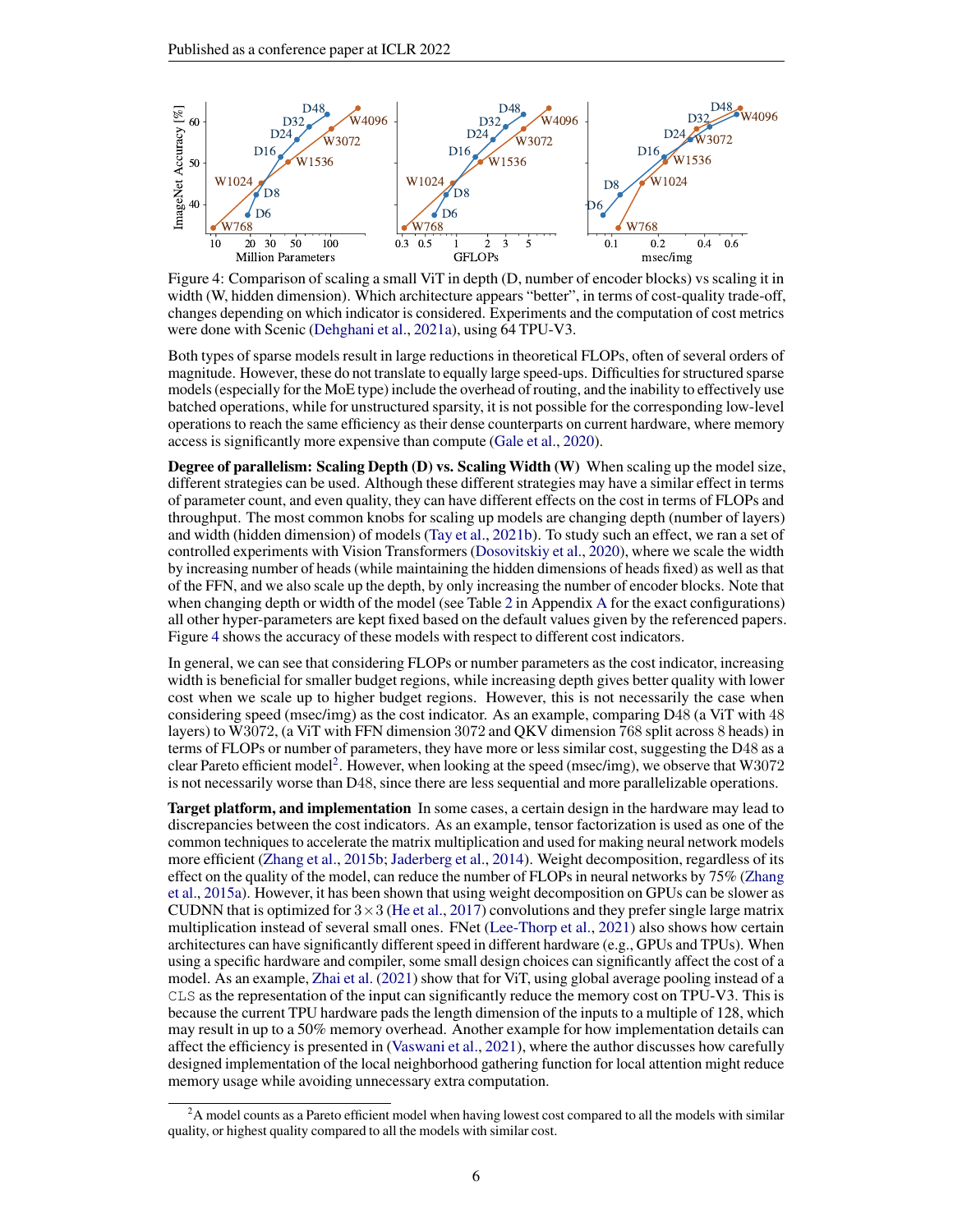<span id="page-6-0"></span>

Figure 5: Accuracy and value of different cost indicators for different models on ImageNet dataset. Values for accuracies and cost indicators are obtained from [\(Steiner et al.,](#page-12-10) [2021;](#page-12-10) [Liu et al.,](#page-11-6) [2021\)](#page-11-6). Cost indicators are based on PyTorch implementation of the included models and the throughput is measured on a V100 GPU, using timm [\(Wightman,](#page-13-12) [2019\)](#page-13-12).

#### 3 DISCUSSION

The most common use of cost indicators in the ML community is for (1) comparing different models in terms of efficiency using a cost indicator, (2) evaluating different models in terms of quality while fixing the cost across models to have a fair comparison, and (3) choosing models with the right trade-off for the context at hand, e.g, in architecture search. While (1) and (2) are just two sides of the same coin, the focus in the first case is on finding models with better quality, while the second case is concerned with comparing quality while keeping a certain efficiency metric constant.

#### 3.1 ON PARTIAL CONCLUSIONS FROM INCOMPLETE COMPARISONS

As we showed in Section [2,](#page-2-1) claiming a model is more efficient by reporting better scores on a subset of cost indicators can lead to partial, incomplete and possibly biased conclusions.

Figure [5a](#page-6-0) compares the FLOPs, parameters and run time for several models versus their accuracy on the image classification task. As seen previously in Figure [1,](#page-1-0) the relative positions of different model architectures are not consistent as the performance metric is varied. For example, on one hand, EfficientNets [\(Tan and Le,](#page-13-0) [2019\)](#page-13-0) are on the Pareto-frontier of accuracy-parameter and accuracy-FLOPs trade-offs. On the other hand, the accuracy-throughput curve is dominated by SwinTransformers [\(Liu](#page-11-6) [et al.,](#page-11-6) [2021\)](#page-11-6). As such, there is no model that is clearly more efficient here and conclusions may differ strongly depending on which efficiency metric is employed.

Note that when comparing variants of a single model family, most of cost indicators correlate. Hence, it could be sufficient to consider one of these cost indicators<sup>[3](#page-6-1)</sup>. However, comparisons using a single cost indicator *between* models with completely different architectures are more complicated. Figure [5b](#page-6-0) shows the correlation between the cost indicators.

For example, we can see that for a similar number of FLOPs, EfficientNet has fewer parameters than other model families such as RegNet and SwinTransformer. Conversely, for a similar number of FLOPs, EfficientNet has slower throughput (i.e., higher msec/examples) than RegNet and SwinTransformer. These differences are not surprising, given that we are comparing transformer-based [\(Dosovitskiy et al.,](#page-9-7) [2020;](#page-9-7) [Liu et al.,](#page-11-6) [2021\)](#page-11-6) and convolution-based architectures [\(Tan and Le,](#page-13-0) [2019;](#page-13-0) [Radosavovic et al.,](#page-12-11) [2020\)](#page-12-11). Moreover, some of these models are found via architecture search when optimizing for specific cost-indicators (e.g., EfficientNets are optimized for FLOPs).

Another observation from Figure [5](#page-6-0) is that some variants of transformer based models have the same parameter count, while significantly different GFLOPs, throughput and accuracy. This is due to the

<span id="page-6-1"></span> $3$ Note that this is not always the case, as we have observed in Figure [4](#page-5-0) that scaling depth vs depth of a single model can lead to different observations with respect to different cost indicators.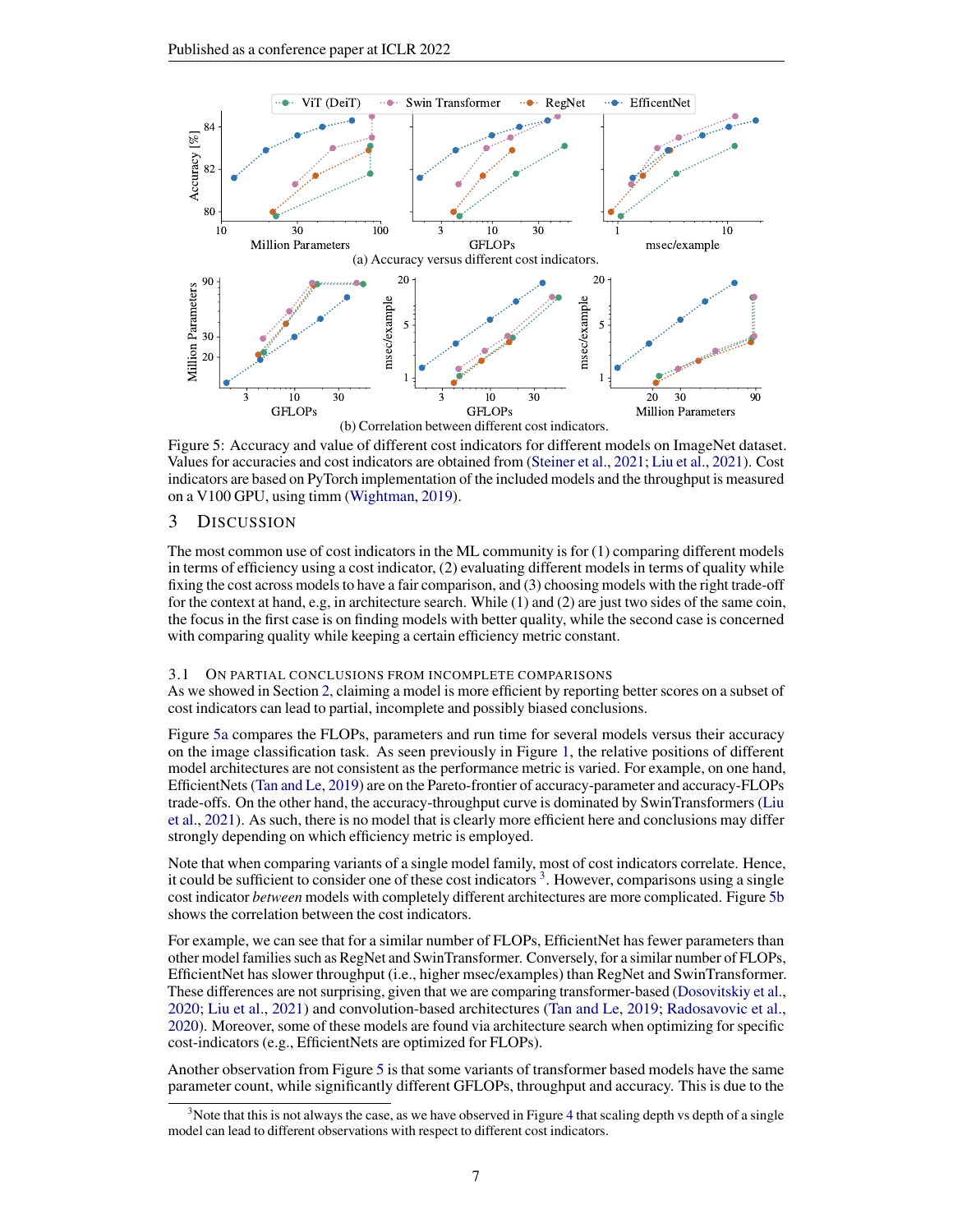change in the model's input resolution (e.g., from  $224 \times 224$  to  $384 \times 384$ ), leading to different number of input tokens to the transformer encoder. This again indicates how a change in the setup could affect some of the cost indicators significantly while barely impacting others.

#### 3.2 MAKING FAIR COMPARISONS THROUGH AN EFFICIENCY LENS

Efficiency metrics and cost indicators are often used to ground comparisons between two or more models or methods (e.g., a proposed model and baselines). By keeping one or more cost indicators fixed, one would often list models side by side in order to make comparisons fair. There are two main strategies here, namely (1) *parameter-matched* comparisons, where configuration of all models are chosen to have similar number of trainable parameters; and/or (2) *flop/compute matched* comparisons, where all models have similar computational budget, e.g., configurations are chosen to have similar FLOPs. Whilst there is no straightforward answer to which strategy is the better one, we highlight two case studies and discuss implications and general recommendations.

### 3.2.1 THE ISSUES WITH PARAMETER MATCHED COMPARISONS

We delve into some of the potential issues with the parameter-matched comparisons. The gist of many of these issues is that *not every parameter is created equal*, causing many intricate complexities that might complicate fair comparisons among models. Here we present situations where parameter matched comparison could go wrong.

Token-Free Models Token-free models [\(Xue et al.,](#page-13-2) [2021;](#page-13-2) [Tay et al.,](#page-13-13) [2021c;](#page-13-13) [Jaegle et al.,](#page-10-14) [2021\)](#page-10-14) get rid of the large subword vocabulary by modeling at the character or byte level. A large number of parameters originating from the embedding matrix is therefore dropped when transiting to token-free models. Hence, it remains an open question of how to fairly compare these class of models with their subword counterparts. ByT5 [\(Xue et al.,](#page-13-2) [2021\)](#page-13-2) proposed to up-scale the Transformer stack in order to compensate for lost parameters in the embedding layer. While this argument was made in the spirit of 'fairness' (e.g., comparing both methods at a parameter-matched setup), the up-scaling causes a *substantial* reduction in model speed. This is largely because parameters in the embedding matrix typically do not incur much computation while increased parameters in other parts of the Transformer stack (more depth/width) lead to a relatively substantial compute cost. What is referred to as *base* or *small* size here refers to a model that is significantly more computationally costly (in terms of speed, throughput and FLOPs) than their other counterparts and hence the naming alone can be very misleading to practitioners. To make this fair, ideally, the authors would have to present results that are both parameter matched *and* compute-matched .

Encoder-Decoder vs Decoder-Only Transformers When it comes to pre-trained language models, the choice of backbone architecture, encoder-decoder vs decoder-only, plays an important role in the efficiency of the model with respect to different cost indicators. When comparing these models, we need to know that an encoder-decoder model with L encoder and L decoder layers has approximately a similar amount of parameters as a decoder-only model with 2L layer, while it has half a compute and is twice faster [\(Raffel et al.,](#page-12-6) [2019\)](#page-12-6). This is due to a form of model sparsity in encoder-decoder architecture. Thus parameter-match comparison in this setup might be unfair to encoder-decoder models, especially when the speed is more of a concern than the memory consumption, e.g., when scaling up.

Sparse Models and Mixture-of-Experts A defining feature of sparse models [\(Lample et al.,](#page-11-13) [2019;](#page-11-13) [Fedus et al.,](#page-9-4) [2021\)](#page-9-4) is that they remain compute-matched while enabling scaling to a large number of parameters. Hence, parameter matched comparisons do not make sense for sparse models and parameter-matching sparse models can be seen as an unfair method of unnecessarily downplaying the strengths of sparse models. This has been also shown in Figure [1,](#page-1-0) where comparing a switch transformer with a vanilla transformer with the same number of parameters always goes in favor of vanilla transformer. Note that many works in the literature employ compute-matched comparisons for comparing sparse models [\(Narang et al.,](#page-11-14) [2021;](#page-11-14) [Fedus et al.,](#page-9-4) [2021;](#page-9-4) [Lample et al.,](#page-11-13) [2019\)](#page-11-13).

Vision Transformers and Sequence Length Models with a flexible sequence length, such as ViTs when varying patch size, have the opposite property of sparse models: one can instantiate architectures with significantly different computational cost (e.g., FLOPs and speed) while keeping the parameter count similar. Thus, this type of models should not be compared based on parameter count either. Table [1](#page-8-0) presents the number of parameters, FLOPs, and inference speed of ViT using different patch sizes. We can see inverse an correlation between parameter size and both FLOPs and speed. Model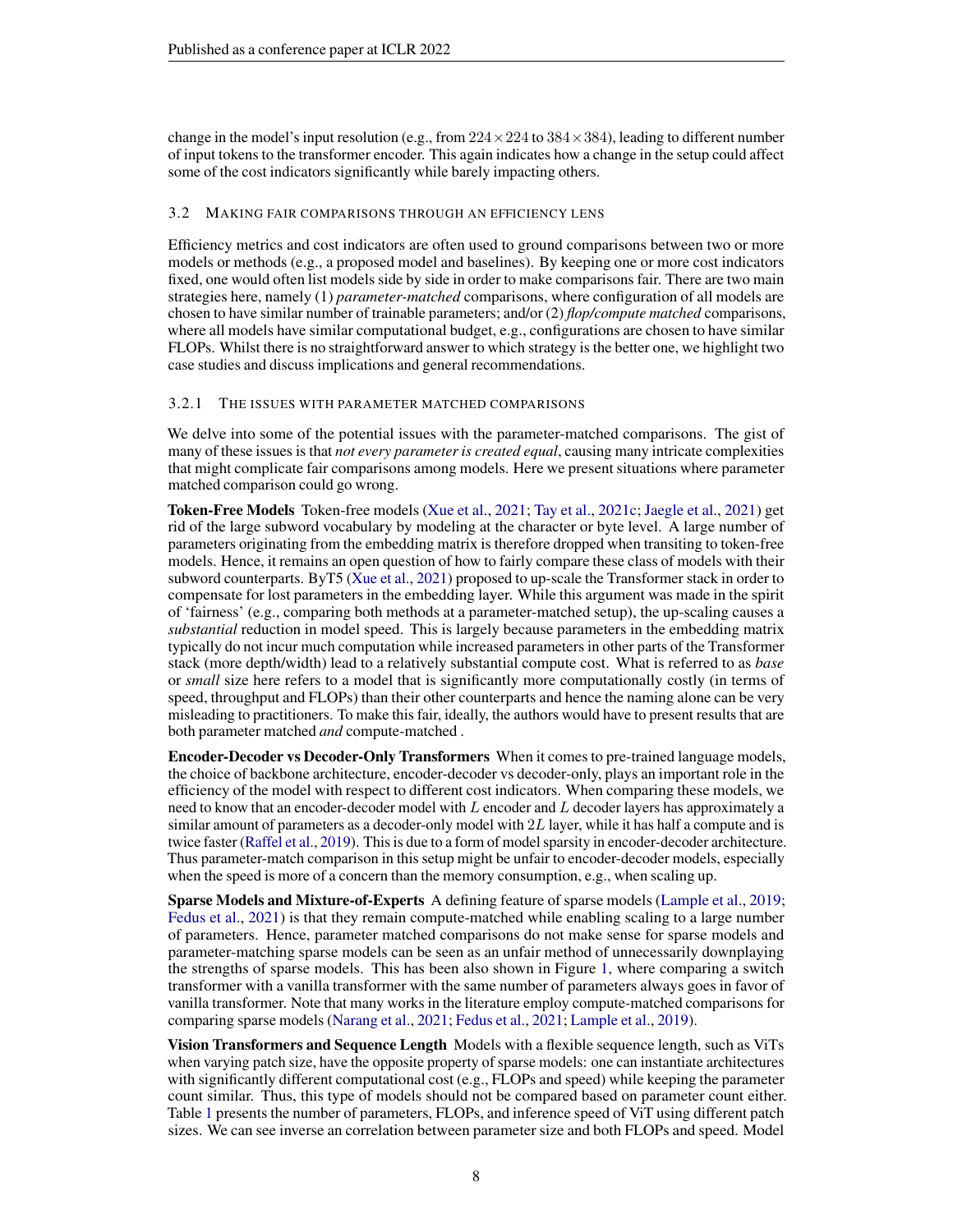<span id="page-8-0"></span>

| Model      | Input sequence length Million parameters GFLOPs msec/example |      |       |      |
|------------|--------------------------------------------------------------|------|-------|------|
| ViT-B/8    | 785                                                          | 86.5 | 78.54 | 7.17 |
| $ViT-B/16$ | 197                                                          | 86.6 | 17.63 | 1.30 |
| $ViT-B/32$ | 50                                                           | 88.2 | 4.42  | 0.39 |
| $ViT-B/64$ | 17                                                           | 95.3 | 0.93  | 0.11 |

Table 1: Parameters size, FLOPs, and speed of ViT-Base with different patch sizes (i.e.,  $8 \times 8$ ,  $16 \times 16$ ,  $32\times32$ , and  $64\times64$ ). Models are fed by input images of size  $224\times224\times3$ , thus the input sequence length is  $(224/\text{patch\_size})^2 + 1$  (for the CLS token). Numbers in the table are reported using the code in Scenic [\(Dehghani et al.,](#page-9-14) [2021a\)](#page-9-14) when running on 64 TPU-V3.

with bigger patch sizes have less FLOPs and are faster, while having more parameters, due to the larger patch embedding module.<sup>[4](#page-8-1)</sup>

#### 3.2.2 THE ISSUES WITH COMPUTE MATCHED COMPARISONS

We have previously discussed how parameter matched comparisons may be unfair. This section discusses a case where compute matched comparisons may raise concerns. Consider a scenario where the proposed method achieves compute saving by an architectural design that does not influence model parameters at all (e.g., downsampling sequences). A seemingly fair comparison here would be to take a standard model and remove layers or hidden dimensions until both models are compute matched. However, this comparison runs the risk of a baseline model that is handicapped by significantly insufficient model capacity in terms of parameter count and therefore, substantially underperform the proposed method. This is evident in Perceiver IO [\(Jaegle et al.,](#page-10-14) [2021\)](#page-10-14) where the baseline BERT is shrunk to a mere 20M parameters (compared to 425M in the proposed approach) in a compute matched comparison setup. Moreover, the baseline BERT is also handicapped in terms of depth (6 layers vs 40 layers) which is shown in [\(Tay et al.,](#page-13-5) [2021b\)](#page-13-5) to be unfavorable. Note that depth is not taken into account for FLOP-matched comparisons and if the authors were to account for speed-match, then the baseline here would be substantially faster than the proposed method. Overall, we do note that making fair compute matched comparisons is clearly nontrivial and a challenging problem. However, our recommendation is that when there is just no easy way to make a fair comparison, we encourage authors to make the best effort in finding a best *'matched'* setup and show multiple alternatives if possible.

#### 3.3 COST INDICATORS FOR ARCHITECTURE SEARCH

Aside from being used for comparing models, many architecture search studies add a cost indicator to the loss function as a resource constraint [\(He et al.,](#page-10-15) [2021b\)](#page-10-15) and account for efficiency. To this end, these studies mostly use the parameter size [\(Pham et al.,](#page-12-12) [2018\)](#page-12-12), FLOPs [\(Hsu et al.,](#page-10-16) [2018\)](#page-10-16), memory access cost (MAC) [\(Ma et al.,](#page-11-10) [2018\)](#page-11-10), or real latency [\(Tan et al.,](#page-13-14) [2019;](#page-13-14) [Wu et al.,](#page-13-15) [2019\)](#page-13-15). Given that we have shown earlier how cost indicators may disagree with one another or lead to impartial conclusions, we suggest that practitioners place extra caution in choosing cost indicators for architecture search algorithms especially given its computational cost and sensitivity to the selected cost indicator. Here, making assumptions that cost indicators are always interchangeable runs the risk of conducting a massive search for finding models that are impractical.

#### 4 SUGGESTIONS AND CONCLUSION

A lot of recent work has focused on comparing different model architectures on the basis of a cost indicator like parameter count or FLOPs. We have demonstrated in this paper that using any cost indicator alone can be misleading, with parameter count being the most problematic one. Oftentimes, parameter count is used to imply "model capacity"; however, when varying model architecture in any nontrivial way, this is wrong. Correctly estimating and comparing capacity across model architectures is an open research problem.

Since each indicator stands for something different and comes with its own pros and cons, we suggest always reporting *and plotting curves* using all available cost indicators, and refraining from highlighting results using just a single one. Moreover, given that it is basically impractical to provide a holistic report of all cost metrics (for instance, runtime on all possible hardwares) narrowing down the efficiency claims to the exact setup that models are evaluated and avoiding overgeneralized conclusions in comparisons can already provide a much more clear picture to the community.

<span id="page-8-1"></span><sup>&</sup>lt;sup>4</sup>Using patch size of  $n \times n$ , the number of parameters of the patch embedding module is  $n \times n \times 3 \times$ emb\_dim, e.g., for  $ViT-B/64$ , it is  $64 \times 64 \times 3 \times 768$ .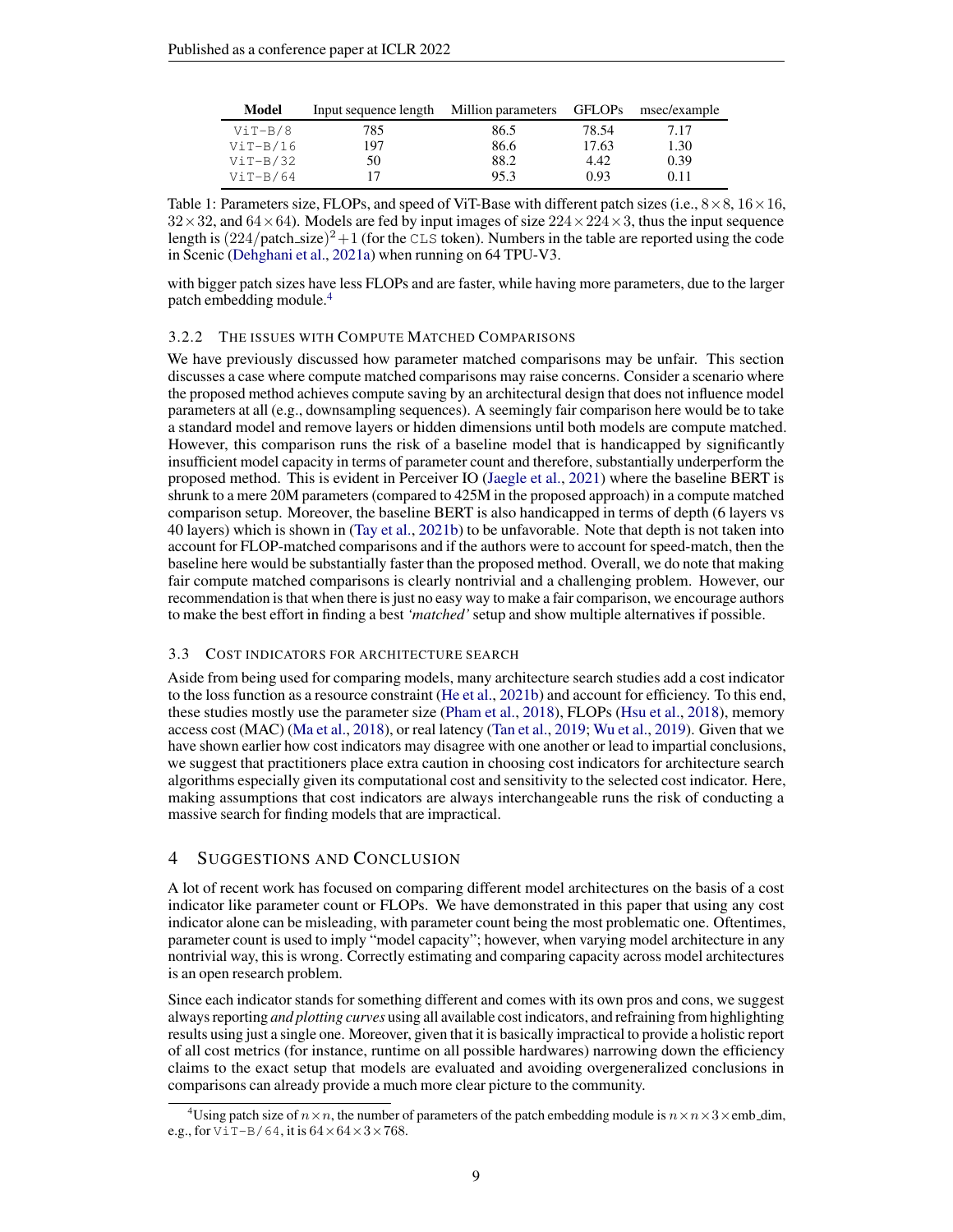#### **REFERENCES**

- <span id="page-9-5"></span>Anurag Arnab, Mostafa Dehghani, Georg Heigold, Chen Sun, Mario Lučić, and Cordelia Schmid. Vivit: A video vision transformer. *arXiv preprint arXiv:2103.15691*, 2021.
- <span id="page-9-8"></span>Paul Barham and Michael Isard. Machine learning systems are stuck in a rut. In *Proceedings of the Workshop on Hot Topics in Operating Systems*, pages 177–183, 2019.
- <span id="page-9-9"></span>Jefff Barr. Amazon ec2 update. https://aws.amazon.com/blogs/aws/amazon-ec2-update-inf1-instanceswith-aws-inferentia-chips-for-high-performance-cost-effective-inferencing/, 2019. Accessed: 2021- 6-1.
- <span id="page-9-17"></span>Yelysei Bondarenko, Markus Nagel, and Tijmen Blankevoort. Understanding and overcoming the challenges of efficient transformer quantization. *arXiv preprint arXiv:2109.12948*, 2021.
- <span id="page-9-3"></span>Mostafa Dehghani, Stephan Gouws, Oriol Vinyals, Jakob Uszkoreit, and Łukasz Kaiser. Universal transformers. *arXiv preprint arXiv:1807.03819*, 2018.
- <span id="page-9-14"></span>Mostafa Dehghani, Alexey Gritsenko, Anurag Arnab, Matthias Minderer, and Yi Tay. Scenic: A JAX library for computer vision research and beyond. *arXiv preprint arXiv:2110.11403*, 2021a.
- <span id="page-9-11"></span>Mostafa Dehghani, Yi Tay, Alexey A Gritsenko, Zhe Zhao, Neil Houlsby, Fernando Diaz, Donald Metzler, and Oriol Vinyals. The benchmark lottery. *arXiv preprint arXiv:2107.07002*, 2021b.
- <span id="page-9-2"></span>Jacob Devlin, Ming-Wei Chang, Kenton Lee, and Kristina Toutanova. Bert: Pre-training of deep bidirectional transformers for language understanding. *arXiv preprint arXiv:1810.04805*, 2018.
- <span id="page-9-16"></span>Piotr Dollár, Mannat Singh, and Ross Girshick. Fast and accurate model scaling. In *Proceedings of the IEEE/CVF Conference on Computer Vision and Pattern Recognition*, pages 924–932, 2021.
- <span id="page-9-7"></span>Alexey Dosovitskiy, Lucas Beyer, Alexander Kolesnikov, Dirk Weissenborn, Xiaohua Zhai, Thomas Unterthiner, Mostafa Dehghani, Matthias Minderer, Georg Heigold, Sylvain Gelly, et al. An image is worth 16x16 words: Transformers for image recognition at scale. *arXiv preprint arXiv:2010.11929*, 2020.
- <span id="page-9-13"></span>Utku Evci, Trevor Gale, Jacob Menick, Pablo Samuel Castro, and Erich Elsen. Rigging the lottery: Making all tickets winners. In *Proceedings of the 37th International Conference on Machine Learning, ICML 2020, 13-18 July 2020, Virtual Event*, volume 119 of *Proceedings of Machine Learning Research*, pages 2943–2952. PMLR, 2020. URL [http://proceedings.mlr.press/v119/](http://proceedings.mlr.press/v119/evci20a.html) [evci20a.html](http://proceedings.mlr.press/v119/evci20a.html).
- <span id="page-9-1"></span>Haoqi Fan, Bo Xiong, Karttikeya Mangalam, Yanghao Li, Zhicheng Yan, Jitendra Malik, and Christoph Feichtenhofer. Multiscale vision transformers. *arXiv preprint arXiv:2104.11227*, 2021.
- <span id="page-9-4"></span>William Fedus, Barret Zoph, and Noam Shazeer. Switch transformers: Scaling to trillion parameter models with simple and efficient sparsity. *arXiv preprint arXiv:2101.03961*, 2021.
- <span id="page-9-0"></span>Christoph Feichtenhofer, Haoqi Fan, Jitendra Malik, and Kaiming He. Slowfast networks for video recognition. In *Proceedings of the IEEE/CVF international conference on computer vision*, pages 6202–6211, 2019.
- <span id="page-9-10"></span>Pierre Foret, Ariel Kleiner, Hossein Mobahi, and Behnam Neyshabur. Sharpness-aware minimization for efficiently improving generalization. *arXiv preprint arXiv:2010.01412*, 2020.
- <span id="page-9-12"></span>Trevor Gale, Erich Elsen, and Sara Hooker. The state of sparsity in deep neural networks. *CoRR*, abs/1902.09574, 2019. URL <http://arxiv.org/abs/1902.09574>.
- <span id="page-9-15"></span>Trevor Gale, Matei Zaharia, Cliff Young, and Erich Elsen. Sparse GPU kernels for deep learning. In Christine Cuicchi, Irene Qualters, and William T. Kramer, editors, *Proceedings of the International Conference for High Performance Computing, Networking, Storage and Analysis, SC 2020, Virtual Event / Atlanta, Georgia, USA, November 9-19, 2020*, page 17. IEEE/ACM, 2020. doi: 10.1109/ SC41405.2020.00021. URL <https://doi.org/10.1109/SC41405.2020.00021>.
- <span id="page-9-6"></span>Demi Guo, Alexander M Rush, and Yoon Kim. Parameter-efficient transfer learning with diff pruning. *arXiv preprint arXiv:2012.07463*, 2020.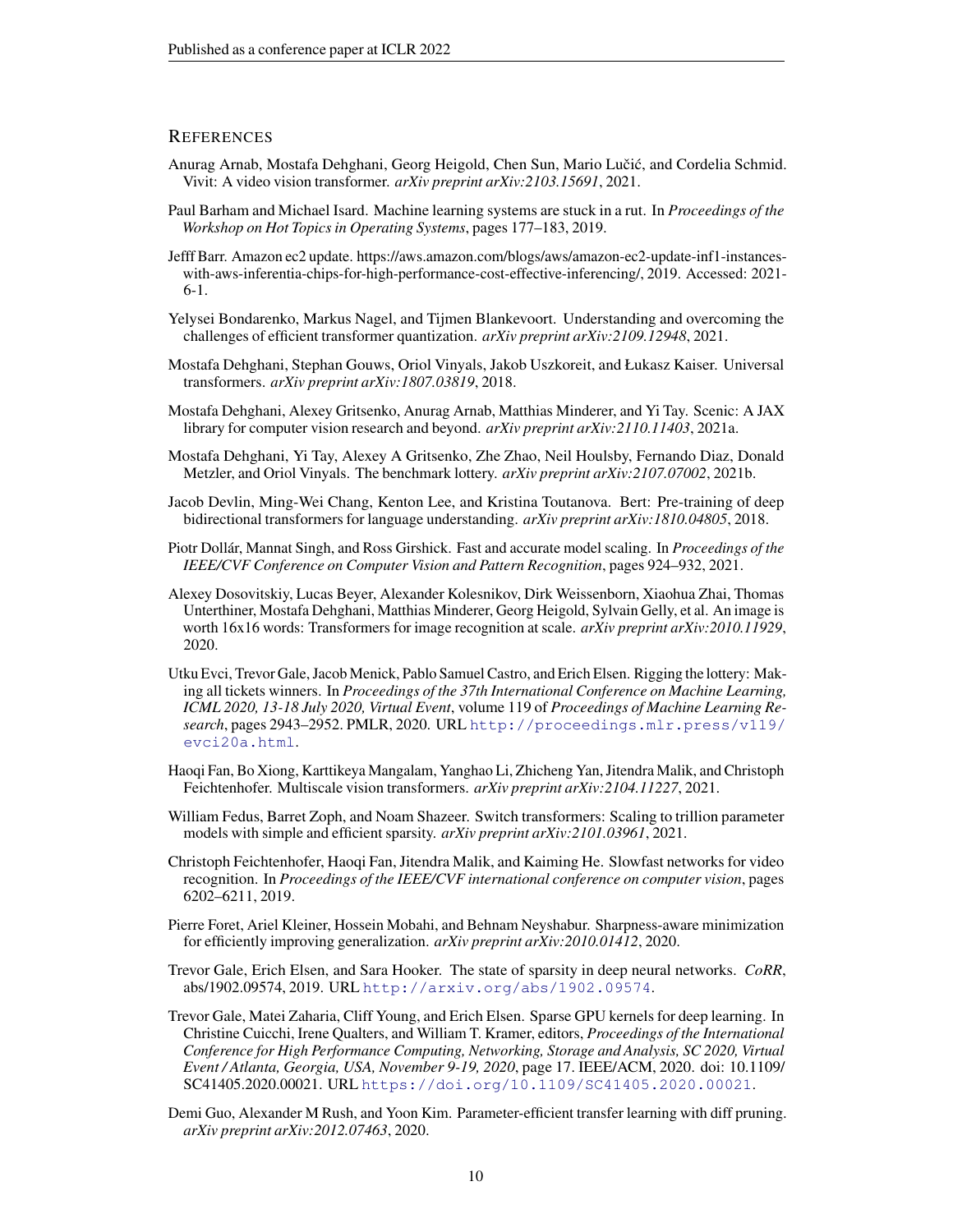- <span id="page-10-7"></span>Junxian He, Graham Neubig, and Taylor Berg-Kirkpatrick. Efficient nearest neighbor language models. *arXiv preprint arXiv:2109.04212*, 2021a.
- <span id="page-10-0"></span>Kaiming He, Xiangyu Zhang, Shaoqing Ren, and Jian Sun. Deep residual learning for image recognition. In *Proceedings of the IEEE conference on computer vision and pattern recognition*, pages 770–778, 2016.
- <span id="page-10-15"></span>Xin He, Kaiyong Zhao, and Xiaowen Chu. Automl: A survey of the state-of-the-art. *Knowledge-Based Systems*, 212:106622, 2021b.
- <span id="page-10-13"></span>Yihui He, Xiangyu Zhang, and Jian Sun. Channel pruning for accelerating very deep neural networks. In *Proceedings of the IEEE international conference on computer vision*, pages 1389–1397, 2017.
- <span id="page-10-6"></span>Danny Hernandez, Jared Kaplan, Tom Henighan, and Sam McCandlish. Scaling laws for transfer. *arXiv preprint arXiv:2102.01293*, 2021.
- <span id="page-10-10"></span>Sara Hooker. The hardware lottery. *arXiv preprint arXiv:2009.06489*, 2020.
- <span id="page-10-4"></span>Neil Houlsby, Andrei Giurgiu, Stanislaw Jastrzebski, Bruna Morrone, Quentin De Laroussilhe, Andrea Gesmundo, Mona Attariyan, and Sylvain Gelly. Parameter-efficient transfer learning for nlp. *arXiv preprint arXiv:1902.00751*, 2019.
- <span id="page-10-11"></span>Andrew G Howard, Menglong Zhu, Bo Chen, Dmitry Kalenichenko, Weijun Wang, Tobias Weyand, Marco Andreetto, and Hartwig Adam. Mobilenets: Efficient convolutional neural networks for mobile vision applications. *arXiv preprint arXiv:1704.04861*, 2017.
- <span id="page-10-16"></span>Chi-Hung Hsu, Shu-Huan Chang, Jhao-Hong Liang, Hsin-Ping Chou, Chun-Hao Liu, Shih-Chieh Chang, Jia-Yu Pan, Yu-Ting Chen, Wei Wei, and Da-Cheng Juan. Monas: Multi-objective neural architecture search using reinforcement learning. *arXiv preprint arXiv:1806.10332*, 2018.
- <span id="page-10-1"></span>Gao Huang, Zhuang Liu, Laurens van der Maaten, and Kilian Q. Weinberger. Densely connected convolutional networks. In *2017 IEEE Conference on Computer Vision and Pattern Recognition, CVPR 2017, Honolulu, HI, USA, July 21-26, 2017*, pages 2261–2269. IEEE Computer Society, 2017. doi: 10.1109/CVPR.2017.243. URL <https://doi.org/10.1109/CVPR.2017.243>.
- <span id="page-10-12"></span>Max Jaderberg, Andrea Vedaldi, and Andrew Zisserman. Speeding up convolutional neural networks with low rank expansions. *arXiv preprint arXiv:1405.3866*, 2014.
- <span id="page-10-14"></span>Andrew Jaegle, Sebastian Borgeaud, Jean-Baptiste Alayrac, Carl Doersch, Catalin Ionescu, David Ding, Skanda Koppula, Daniel Zoran, Andrew Brock, Evan Shelhamer, et al. Perceiver io: A general architecture for structured inputs & outputs. *arXiv preprint arXiv:2107.14795*, 2021.
- <span id="page-10-2"></span>Jeff Johnson. Rethinking floating point for deep learning. *arXiv preprint arXiv:1811.01721*, 2018.
- <span id="page-10-9"></span>Lukasz Kaiser, Mohammad Babaeizadeh, Piotr Milos, Blazej Osinski, Roy H. Campbell, Konrad Czechowski, Dumitru Erhan, Chelsea Finn, Piotr Kozakowski, Sergey Levine, Ryan Sepassi, George Tucker, and Henryk Michalewski. Model-based reinforcement learning for atari. *CoRR*, abs/1903.00374, 2019. URL <http://arxiv.org/abs/1903.00374>.
- <span id="page-10-5"></span>Jared Kaplan, Sam McCandlish, Tom Henighan, Tom B Brown, Benjamin Chess, Rewon Child, Scott Gray, Alec Radford, Jeffrey Wu, and Dario Amodei. Scaling laws for neural language models. *arXiv preprint arXiv:2001.08361*, 2020.
- <span id="page-10-3"></span>Young Jin Kim, Ammar Ahmad Awan, Alexandre Muzio, Andres Felipe Cruz Salinas, Liyang Lu, Amr Hendy, Samyam Rajbhandari, Yuxiong He, and Hany Hassan Awadalla. Scalable and efficient moe training for multitask multilingual models. *arXiv preprint arXiv:2109.10465*, 2021.
- <span id="page-10-8"></span>Alexander Kolesnikov, Lucas Beyer, Xiaohua Zhai, Joan Puigcerver, Jessica Yung, Sylvain Gelly, and Neil Houlsby. Big transfer (bit): General visual representation learning. In *Computer Vision–ECCV 2020: 16th European Conference, Glasgow, UK, August 23–28, 2020, Proceedings, Part V 16*, pages 491–507. Springer, 2020.
- <span id="page-10-17"></span>Dan Kondratyuk, Liangzhe Yuan, Yandong Li, Li Zhang, Mingxing Tan, Matthew Brown, and Boqing Gong. Movinets: Mobile video networks for efficient video recognition. In *Proceedings of the IEEE/CVF Conference on Computer Vision and Pattern Recognition*, pages 16020–16030, 2021.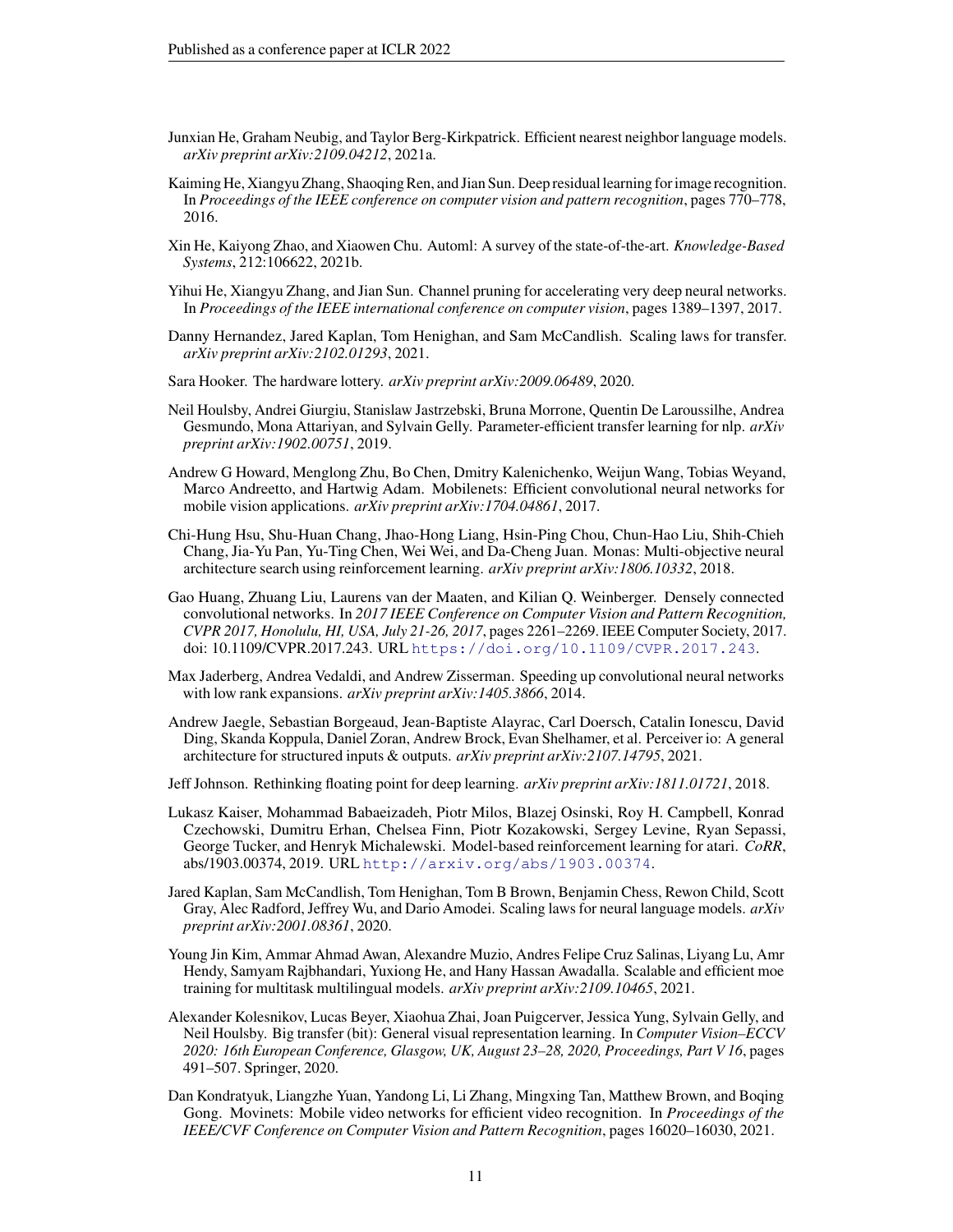- <span id="page-11-3"></span>Alex Krizhevsky, Ilya Sutskever, and Geoffrey E. Hinton. Imagenet classification with deep convolutional neural networks. In Peter L. Bartlett, Fernando C. N. Pereira, Christopher J. C. Burges, Léon Bottou, and Kilian Q. Weinberger, editors, *Advances in Neural Information Processing Systems 25: 26th Annual Conference on Neural Information Processing Systems 2012. Proceedings of a meeting held December 3-6, 2012, Lake Tahoe, Nevada, United States*, pages 1106–1114, 2012. URL [https://proceedings.neurips.cc/paper/2012/hash/](https://proceedings.neurips.cc/paper/2012/hash/c399862d3b9d6b76c8436e924a68c45b-Abstract.html) [c399862d3b9d6b76c8436e924a68c45b-Abstract.html](https://proceedings.neurips.cc/paper/2012/hash/c399862d3b9d6b76c8436e924a68c45b-Abstract.html).
- <span id="page-11-9"></span>François Lagunas, Ella Charlaix, Victor Sanh, and Alexander M Rush. Block pruning for faster transformers. *arXiv preprint arXiv:2109.04838*, 2021.
- <span id="page-11-13"></span>Guillaume Lample, Alexandre Sablayrolles, Marc'Aurelio Ranzato, Ludovic Denoyer, and Herve´ Jégou. Large memory layers with product keys. arXiv preprint arXiv:1907.05242, 2019.
- <span id="page-11-2"></span>Zhenzhong Lan, Mingda Chen, Sebastian Goodman, Kevin Gimpel, Piyush Sharma, and Radu Soricut. Albert: A lite bert for self-supervised learning of language representations. *arXiv preprint arXiv:1909.11942*, 2019.
- <span id="page-11-5"></span>James Lee-Thorp, Joshua Ainslie, Ilya Eckstein, and Santiago Ontanon. Fnet: Mixing tokens with fourier transforms. *arXiv preprint arXiv:2105.03824*, 2021.
- <span id="page-11-11"></span>George Leopold. Aws to offer nvidia's t4 gpus for ai inferencing. www.hpcwire.com/2019/03/19/awsupgrades-its-gpu-backed-ai-inference-platform/, 2019. Accessed: 2021-6-1.
- <span id="page-11-1"></span>Yinhan Liu, Myle Ott, Naman Goyal, Jingfei Du, Mandar Joshi, Danqi Chen, Omer Levy, Mike Lewis, Luke Zettlemoyer, and Veselin Stoyanov. Roberta: A robustly optimized bert pretraining approach. *arXiv preprint arXiv:1907.11692*, 2019.
- <span id="page-11-6"></span>Ze Liu, Yutong Lin, Yue Cao, Han Hu, Yixuan Wei, Zheng Zhang, Stephen Lin, and Baining Guo. Swin transformer: Hierarchical vision transformer using shifted windows. In *arXiv preprint arXiv:2103.14030*, 2021.
- <span id="page-11-10"></span>Ningning Ma, Xiangyu Zhang, Hai-Tao Zheng, and Jian Sun. Shufflenet v2: Practical guidelines for efficient cnn architecture design. In *Proceedings of the European conference on computer vision (ECCV)*, pages 116–131, 2018.
- <span id="page-11-7"></span>Rabeeh Karimi Mahabadi, James Henderson, and Sebastian Ruder. Compacter: Efficient low-rank hypercomplex adapter layers. *arXiv preprint arXiv:2106.04647*, 2021a.
- <span id="page-11-8"></span>Rabeeh Karimi Mahabadi, Sebastian Ruder, Mostafa Dehghani, and James Henderson. Parameterefficient multi-task fine-tuning for transformers via shared hypernetworks. *arXiv preprint arXiv:2106.04489*, 2021b.
- <span id="page-11-12"></span>Peter Mattson, Christine Cheng, Cody Coleman, Greg Diamos, Paulius Micikevicius, David A. Patterson, Hanlin Tang, Gu-Yeon Wei, Peter Bailis, Victor Bittorf, David Brooks, Dehao Chen, Debojyoti Dutta, Udit Gupta, Kim M. Hazelwood, Andrew Hock, Xinyuan Huang, Bill Jia, Daniel Kang, David Kanter, Naveen Kumar, Jeffery Liao, Guokai Ma, Deepak Narayanan, Tayo Oguntebi, Gennady Pekhimenko, Lillian Pentecost, Vijay Janapa Reddi, Taylor Robie, Tom St. John, Carole-Jean Wu, Lingjie Xu, Cliff Young, and Matei Zaharia. Mlperf training benchmark. *CoRR*, abs/1910.01500, 2019. URL <http://arxiv.org/abs/1910.01500>.
- <span id="page-11-4"></span>Sachin Mehta, Marjan Ghazvininejad, Srinivasan Iyer, Luke Zettlemoyer, and Hannaneh Hajishirzi. Delight: Deep and light-weight transformer. *arXiv preprint arXiv:2008.00623*, 2020.
- <span id="page-11-0"></span>Gaurav Menghani. Efficient deep learning: A survey on making deep learning models smaller, faster, and better. *arXiv preprint arXiv:2106.08962*, 2021.
- <span id="page-11-14"></span>Sharan Narang, Hyung Won Chung, Yi Tay, William Fedus, Thibault Fevry, Michael Matena, Karishma Malkan, Noah Fiedel, Noam Shazeer, Zhenzhong Lan, et al. Do transformer modifications transfer across implementations and applications? *arXiv preprint arXiv:2102.11972*, 2021.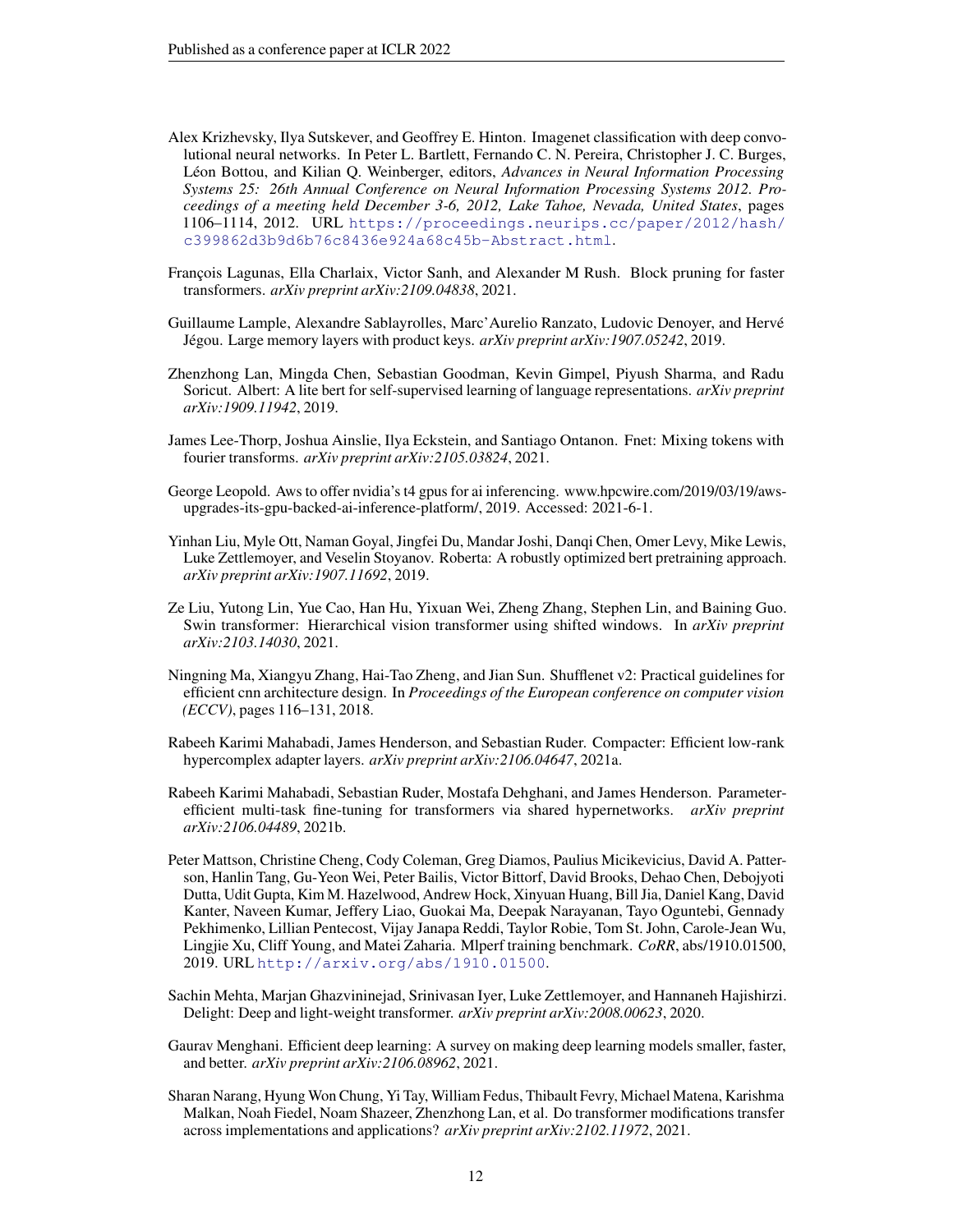- <span id="page-12-5"></span>Deepak Narayanan, Mohammad Shoeybi, Jared Casper, Patrick LeGresley, Mostofa Patwary, Vijay Anand Korthikanti, Dmitri Vainbrand, Prethvi Kashinkunti, Julie Bernauer, Bryan Catanzaro, et al. Efficient large-scale language model training on gpu clusters. *arXiv preprint arXiv:2104.04473*, 2021.
- <span id="page-12-4"></span>Andrei Paleyes, Raoul-Gabriel Urma, and Neil D Lawrence. Challenges in deploying machine learning: a survey of case studies. *arXiv preprint arXiv:2011.09926*, 2020.
- <span id="page-12-14"></span>David Patterson, Joseph Gonzalez, Quoc Le, Chen Liang, Lluis-Miquel Munguia, Daniel Rothchild, David So, Maud Texier, and Jeff Dean. Carbon emissions and large neural network training. *arXiv preprint arXiv:2104.10350*, 2021.
- <span id="page-12-9"></span>Hieu Pham. MS Windows NT kernel description. [https://web.archive.org/](https://web.archive.org/web/20211005122822/https://twitter.com/hieupham789/status/1371891950111006720?s=20) [web/20211005122822/https://twitter.com/hieupham789/status/](https://web.archive.org/web/20211005122822/https://twitter.com/hieupham789/status/1371891950111006720?s=20) [1371891950111006720?s=20](https://web.archive.org/web/20211005122822/https://twitter.com/hieupham789/status/1371891950111006720?s=20), 2021. Accessed: 2021-05-10.
- <span id="page-12-12"></span>Hieu Pham, Melody Guan, Barret Zoph, Quoc Le, and Jeff Dean. Efficient neural architecture search via parameters sharing. In *International Conference on Machine Learning*, pages 4095–4104. PMLR, 2018.
- <span id="page-12-8"></span>Ning Qian. On the momentum term in gradient descent learning algorithms. *Neural networks*, 12(1): 145–151, 1999.
- <span id="page-12-11"></span>Ilija Radosavovic, Raj Prateek Kosaraju, Ross Girshick, Kaiming He, and Piotr Dollar. Designing ´ network design spaces. In *Proceedings of the IEEE/CVF Conference on Computer Vision and Pattern Recognition*, pages 10428–10436, 2020.
- <span id="page-12-6"></span>Colin Raffel, Noam Shazeer, Adam Roberts, Katherine Lee, Sharan Narang, Michael Matena, Yanqi Zhou, Wei Li, and Peter J Liu. Exploring the limits of transfer learning with a unified text-to-text transformer. *arXiv preprint arXiv:1910.10683*, 2019.
- <span id="page-12-3"></span>Carlos Riquelme, Joan Puigcerver, Basil Mustafa, Maxim Neumann, Rodolphe Jenatton, Andre Susano ´ Pinto, Daniel Keysers, and Neil Houlsby. Scaling vision with sparse mixture of experts. *arXiv preprint arXiv:2106.05974*, 2021.
- <span id="page-12-15"></span>Or Sharir, Barak Peleg, and Yoav Shoham. The cost of training nlp models: A concise overview. *arXiv preprint arXiv:2004.08900*, 2020.
- <span id="page-12-2"></span>Noam Shazeer, Youlong Cheng, Niki Parmar, Dustin Tran, Ashish Vaswani, Penporn Koanantakool, Peter Hawkins, HyoukJoong Lee, Mingsheng Hong, Cliff Young, et al. Mesh-tensorflow: Deep learning for supercomputers. In *Advances in Neural Information Processing Systems*, pages 10414– 10423, 2018.
- <span id="page-12-1"></span>Karen Simonyan and Andrew Zisserman. Very deep convolutional networks for large-scale image recognition. In Yoshua Bengio and Yann LeCun, editors, *3rd International Conference on Learning Representations, ICLR 2015, San Diego, CA, USA, May 7-9, 2015, Conference Track Proceedings*, 2015. URL <http://arxiv.org/abs/1409.1556>.
- <span id="page-12-7"></span>David R So, Wojciech Mańke, Hanxiao Liu, Zihang Dai, Noam Shazeer, and Quoc V Le. Primer: Searching for efficient transformers for language modeling. *arXiv preprint arXiv:2109.08668*, 2021.
- <span id="page-12-10"></span>Andreas Steiner, Alexander Kolesnikov, Xiaohua Zhai, Ross Wightman, Jakob Uszkoreit, and Lucas Beyer. How to train your vit? data, augmentation, and regularization in vision transformers. *arXiv preprint arXiv:2106.10270*, 2021.
- <span id="page-12-13"></span>Emma Strubell, Ananya Ganesh, and Andrew McCallum. Energy and policy considerations for deep learning in nlp. *arXiv preprint arXiv:1906.02243*, 2019.
- <span id="page-12-0"></span>Christian Szegedy, Wei Liu, Yangqing Jia, Pierre Sermanet, Scott E. Reed, Dragomir Anguelov, Dumitru Erhan, Vincent Vanhoucke, and Andrew Rabinovich. Going deeper with convolutions. In *IEEE Conference on Computer Vision and Pattern Recognition, CVPR 2015, Boston, MA, USA, June 7-12, 2015*, pages 1–9. IEEE Computer Society, 2015. doi: 10.1109/CVPR.2015.7298594. URL <https://doi.org/10.1109/CVPR.2015.7298594>.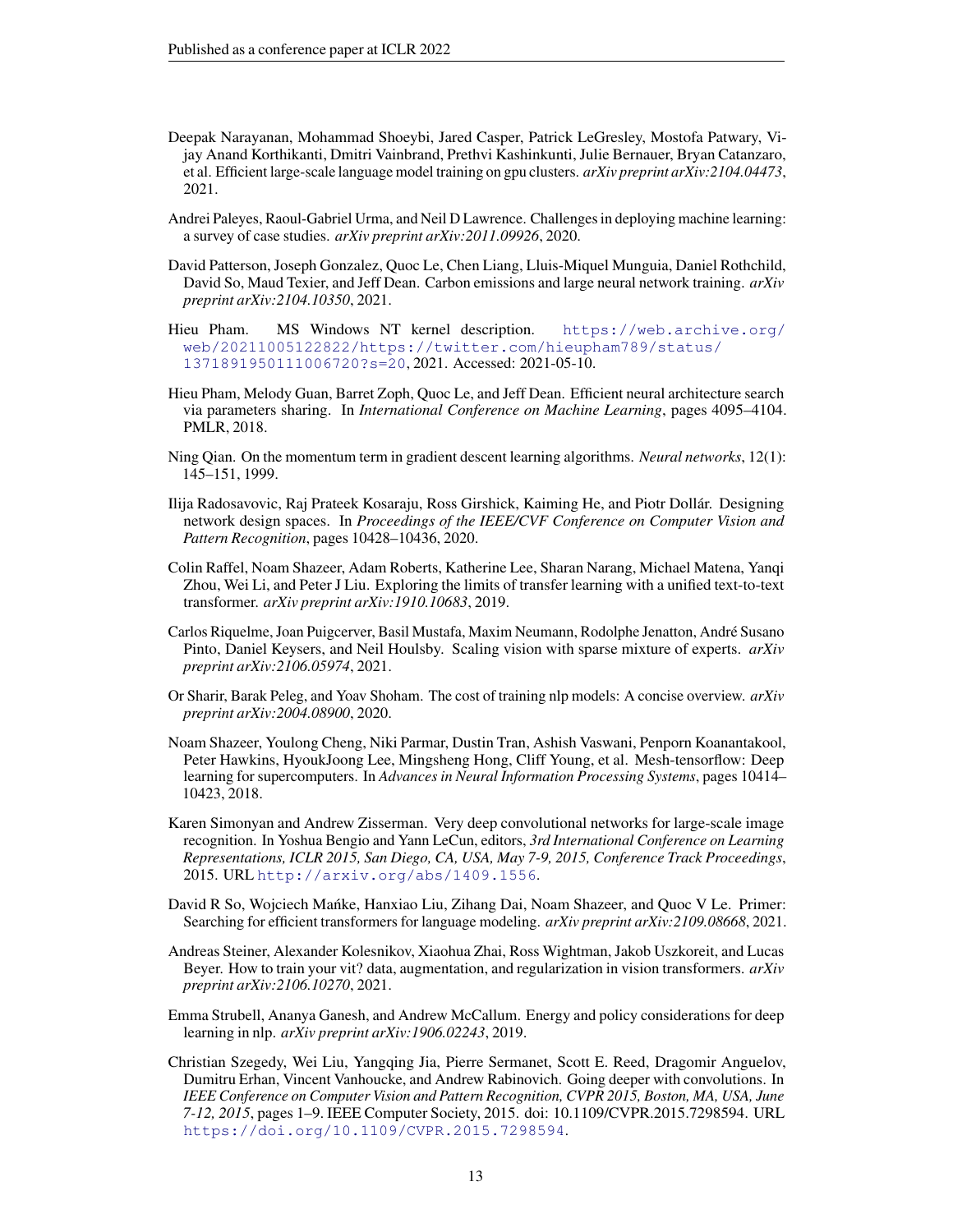- <span id="page-13-0"></span>Mingxing Tan and Quoc Le. Efficientnet: Rethinking model scaling for convolutional neural networks. In *ICML*, 2019.
- <span id="page-13-14"></span>Mingxing Tan, Bo Chen, Ruoming Pang, Vijay Vasudevan, Mark Sandler, Andrew Howard, and Quoc V Le. Mnasnet: Platform-aware neural architecture search for mobile. In *Proceedings of the IEEE/CVF Conference on Computer Vision and Pattern Recognition*, pages 2820–2828, 2019.
- <span id="page-13-1"></span>Yi Tay, Dara Bahri, Donald Metzler, Da-Cheng Juan, Zhe Zhao, and Che Zheng. Synthesizer: Rethinking self-attention in transformer models. *arXiv preprint arXiv:2005.00743*, 2020a.
- <span id="page-13-7"></span>Yi Tay, Mostafa Dehghani, Samira Abnar, Yikang Shen, Dara Bahri, Philip Pham, Jinfeng Rao, Liu Yang, Sebastian Ruder, and Donald Metzler. Long range arena: A benchmark for efficient transformers. *arXiv preprint arXiv:2011.04006*, 2020b.
- <span id="page-13-6"></span>Yi Tay, Mostafa Dehghani, Dara Bahri, and Donald Metzler. Efficient transformers: A survey. *arXiv preprint arXiv:2009.06732*, 2020c.
- <span id="page-13-4"></span>Yi Tay, Mostafa Dehghani, Vamsi Aribandi, Jai Gupta, Philip Pham, Zhen Qin, Dara Bahri, Da-Cheng Juan, and Donald Metzler. Omninet: Omnidirectional representations from transformers. *arXiv preprint arXiv:2103.01075*, 2021a.
- <span id="page-13-5"></span>Yi Tay, Mostafa Dehghani, Jinfeng Rao, William Fedus, Samira Abnar, Hyung Won Chung, Sharan Narang, Dani Yogatama, Ashish Vaswani, and Donald Metzler. Scale efficiently: Insights from pre-training and fine-tuning transformers. *arXiv preprint arXiv:2109.10686*, 2021b.
- <span id="page-13-13"></span>Yi Tay, Vinh Q Tran, Sebastian Ruder, Jai Gupta, Hyung Won Chung, Dara Bahri, Zhen Qin, Simon Baumgartner, Cong Yu, and Donald Metzler. Charformer: Fast character transformers via gradientbased subword tokenization. *arXiv preprint arXiv:2106.12672*, 2021c.
- <span id="page-13-8"></span>Hado van Hasselt, Matteo Hessel, and John Aslanides. When to use parametric models in reinforcement learning? In Hanna M. Wallach, Hugo Larochelle, Alina Beygelzimer, Florence d'Alché-Buc, Emily B. Fox, and Roman Garnett, editors, *Advances in Neural Information Processing Systems 32: Annual Conference on Neural Information Processing Systems 2019, NeurIPS 2019, December 8-14, 2019, Vancouver, BC, Canada*, pages 14322–14333, 2019. URL [https://proceedings.neurips.cc/paper/2019/hash/](https://proceedings.neurips.cc/paper/2019/hash/1b742ae215adf18b75449c6e272fd92d-Abstract.html) [1b742ae215adf18b75449c6e272fd92d-Abstract.html](https://proceedings.neurips.cc/paper/2019/hash/1b742ae215adf18b75449c6e272fd92d-Abstract.html).
- <span id="page-13-9"></span>Ashish Vaswani, Noam Shazeer, Niki Parmar, Jakob Uszkoreit, Llion Jones, Aidan N Gomez, Łukasz Kaiser, and Illia Polosukhin. Attention is all you need. In *Advances in neural information processing systems*, pages 5998–6008, 2017.
- <span id="page-13-11"></span>Ashish Vaswani, Prajit Ramachandran, Aravind Srinivas, Niki Parmar, Blake Hechtman, and Jonathon Shlens. Scaling local self-attention for parameter efficient visual backbones. In *Proceedings of the IEEE/CVF Conference on Computer Vision and Pattern Recognition*, pages 12894–12904, 2021.
- <span id="page-13-12"></span>Ross Wightman. Pytorch image models. [https://github.com/rwightman/](https://github.com/rwightman/pytorch-image-models) [pytorch-image-models](https://github.com/rwightman/pytorch-image-models), 2019.
- <span id="page-13-3"></span>Ross Wightman, Hugo Touvron, and Herve Jegou. Resnet strikes back: An improved training procedure in timm. *arXiv preprint arXiv:2110.00476*, 2021.
- <span id="page-13-15"></span>Bichen Wu, Xiaoliang Dai, Peizhao Zhang, Yanghan Wang, Fei Sun, Yiming Wu, Yuandong Tian, Peter Vajda, Yangqing Jia, and Kurt Keutzer. Fbnet: Hardware-aware efficient convnet design via differentiable neural architecture search. In *Proceedings of the IEEE/CVF Conference on Computer Vision and Pattern Recognition*, 2019.
- <span id="page-13-10"></span>Saining Xie, Ross Girshick, Piotr Dollár, Zhuowen Tu, and Kaiming He. Aggregated residual transformations for deep neural networks. In *Proceedings of the IEEE conference on computer vision and pattern recognition*, pages 1492–1500, 2017.
- <span id="page-13-2"></span>Linting Xue, Aditya Barua, Noah Constant, Rami Al-Rfou, Sharan Narang, Mihir Kale, Adam Roberts, and Colin Raffel. Byt5: Towards a token-free future with pre-trained byte-to-byte models. *arXiv preprint arXiv:2105.13626*, 2021.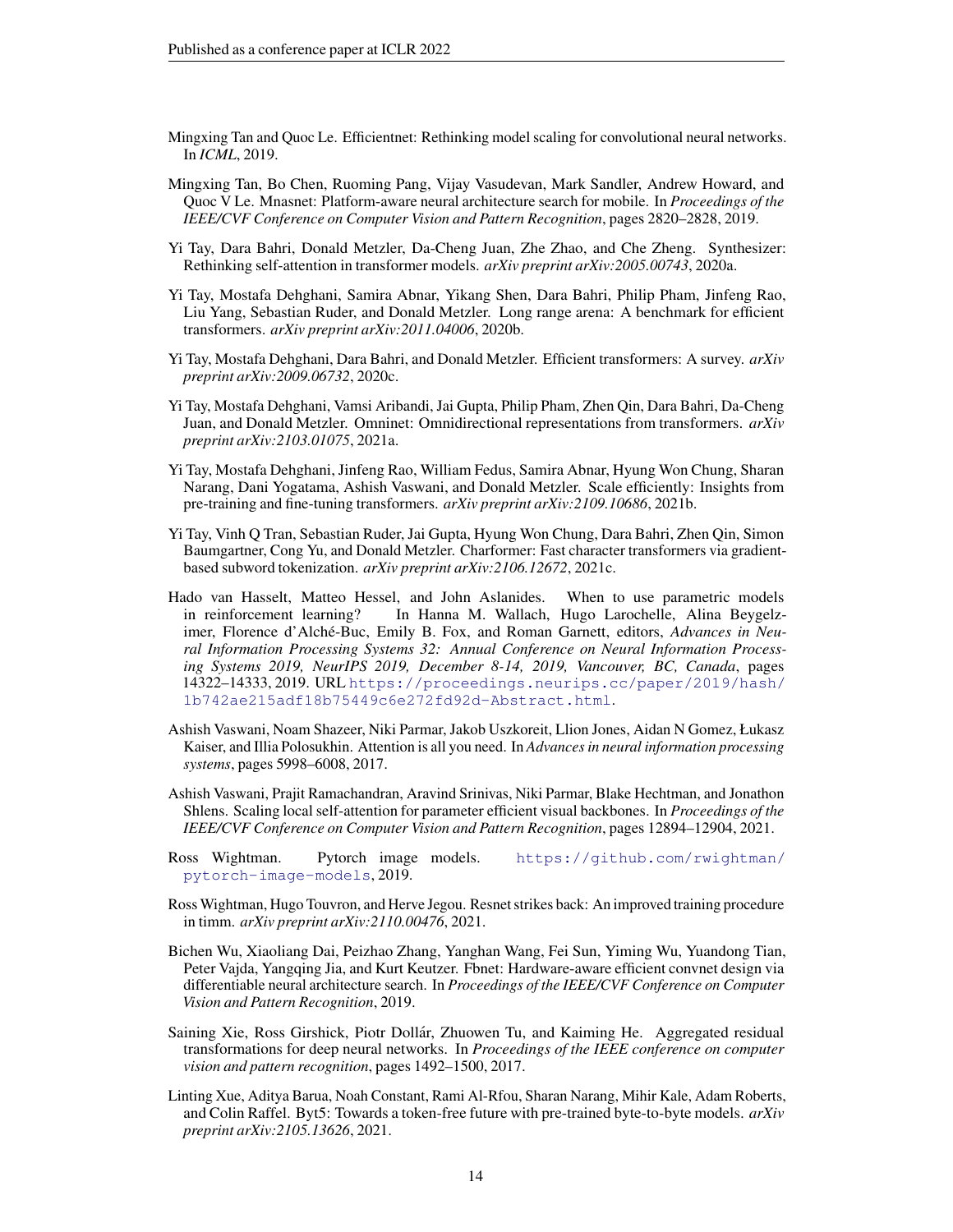- <span id="page-14-3"></span>Xiaohua Zhai, Alexander Kolesnikov, Neil Houlsby, and Lucas Beyer. Scaling vision transformers. *arXiv preprint arXiv:2106.04560*, 2021.
- <span id="page-14-0"></span>Michael R. Zhang, James Lucas, Jimmy Ba, and Geoffrey E. Hinton. Lookahead optimizer: k steps forward, 1 step back. In Hanna M. Wallach, Hugo Larochelle, Alina Beygelzimer, Florence d'Alché-Buc, Emily B. Fox, and Roman Garnett, editors, Advances in Neu*ral Information Processing Systems 32: Annual Conference on Neural Information Processing Systems 2019, NeurIPS 2019, December 8-14, 2019, Vancouver, BC, Canada*, pages 9593–9604, 2019. URL [https://proceedings.neurips.cc/paper/2019/hash/](https://proceedings.neurips.cc/paper/2019/hash/90fd4f88f588ae64038134f1eeaa023f-Abstract.html) [90fd4f88f588ae64038134f1eeaa023f-Abstract.html](https://proceedings.neurips.cc/paper/2019/hash/90fd4f88f588ae64038134f1eeaa023f-Abstract.html).
- <span id="page-14-2"></span>Xiangyu Zhang, Jianhua Zou, Kaiming He, and Jian Sun. Accelerating very deep convolutional networks for classification and detection. *IEEE transactions on pattern analysis and machine intelligence*, 38(10):1943–1955, 2015a.
- <span id="page-14-1"></span>Xiangyu Zhang, Jianhua Zou, Xiang Ming, Kaiming He, and Jian Sun. Efficient and accurate approximations of nonlinear convolutional networks. In *Proceedings of the IEEE Conference on Computer Vision and pattern Recognition*, pages 1984–1992, 2015b.